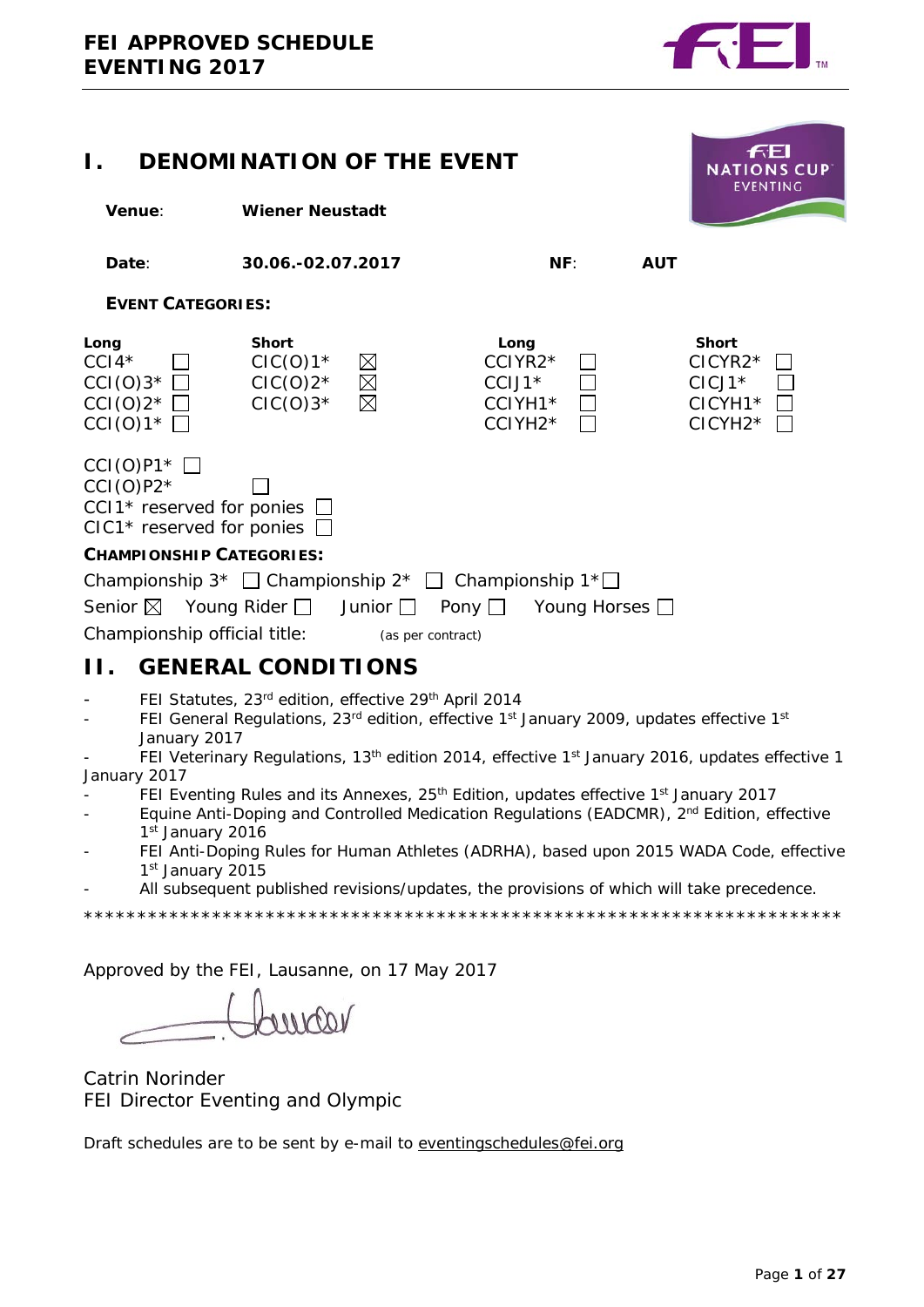

# **TABLE OF CONTENTS**

| $\mathbf{L}$ |                                                         |  |
|--------------|---------------------------------------------------------|--|
| II.          |                                                         |  |
| HL.          | THE FEI CODE OF CONDUCT FOR THE WELFARE OF THE HORSE  4 |  |
| IV.          |                                                         |  |
| 1.           |                                                         |  |
| 2.           |                                                         |  |
| 3.           |                                                         |  |
| V.           |                                                         |  |
| VI.          |                                                         |  |
| 1.           |                                                         |  |
| 2.           |                                                         |  |
| VII.         |                                                         |  |
| 1.           |                                                         |  |
| 2.           |                                                         |  |
| 3.           |                                                         |  |
| 4.           |                                                         |  |
| VIII.        |                                                         |  |
| 1.           |                                                         |  |
| IX.          |                                                         |  |
| <b>X.</b>    |                                                         |  |
| 1.           |                                                         |  |
| 2.           |                                                         |  |
| XI.          |                                                         |  |
| 1.           |                                                         |  |
| 2.           |                                                         |  |
| 3.           |                                                         |  |
| 4.           |                                                         |  |
| 5.           |                                                         |  |
| 6.<br>7.     |                                                         |  |
| 8.           |                                                         |  |
| 9.           |                                                         |  |
| 10.          |                                                         |  |
| 11.          |                                                         |  |
| 12.          |                                                         |  |
| 13.          |                                                         |  |
| XII.         |                                                         |  |
| 1.           |                                                         |  |
| 2.           |                                                         |  |
| 3.           |                                                         |  |
| 4.<br>5.     |                                                         |  |
| 6.           |                                                         |  |
| 7.           |                                                         |  |
|              | 7.1.                                                    |  |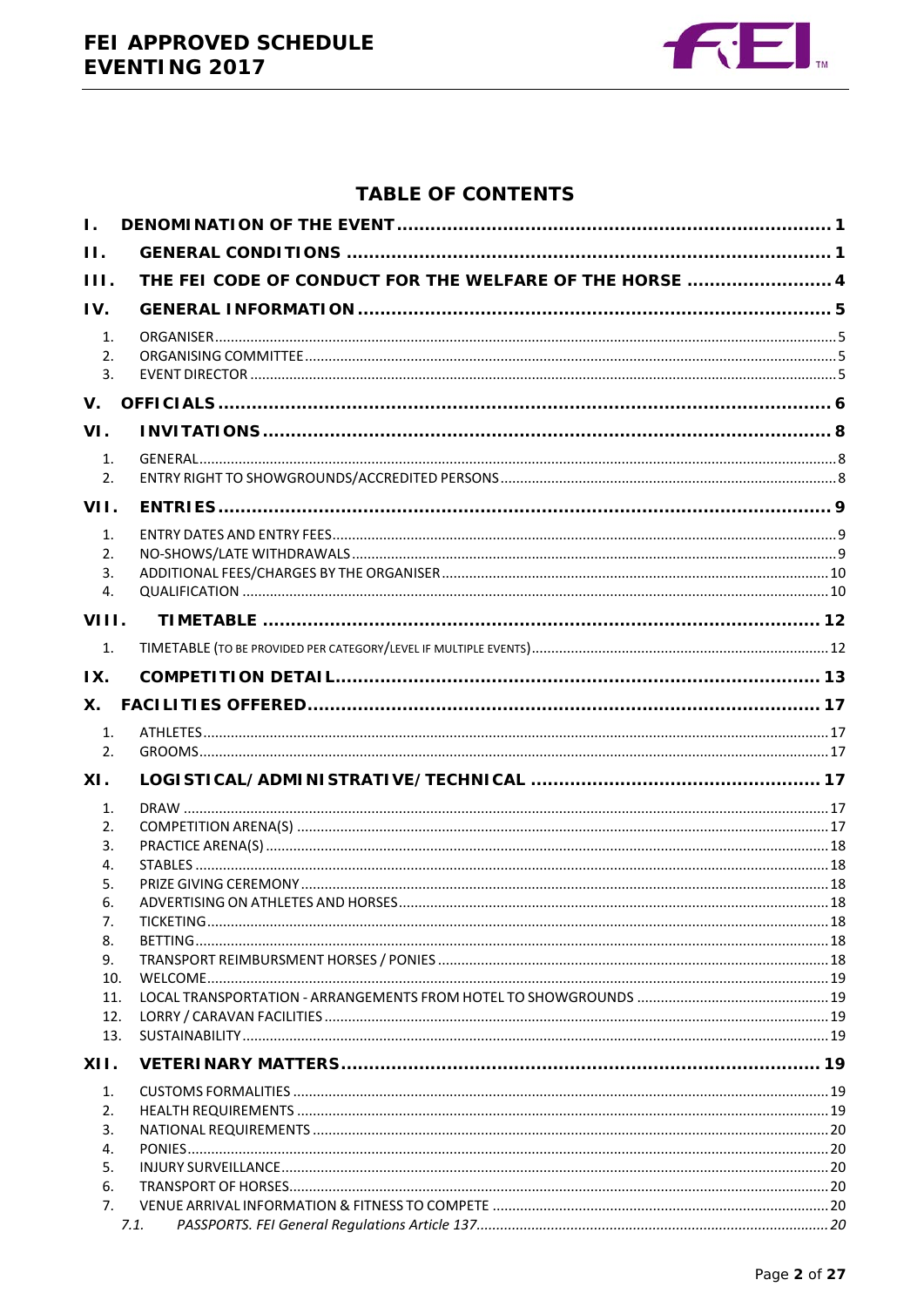

|                | 7.2.                                                                                         |  |
|----------------|----------------------------------------------------------------------------------------------|--|
|                | 7.3.                                                                                         |  |
|                | 7.4.                                                                                         |  |
|                | 7.5.                                                                                         |  |
| 8.             | EQUINE ANTI-DOPING AND CONTROLLED MEDICATION PROGRAMME (EADCMP). FEI VETERINARY REGULATIONS, |  |
|                |                                                                                              |  |
|                | 8.1.                                                                                         |  |
|                | 8.2.                                                                                         |  |
| XIII.          |                                                                                              |  |
|                |                                                                                              |  |
| XIV.           |                                                                                              |  |
| 1 <sub>1</sub> |                                                                                              |  |
| 2.             |                                                                                              |  |
|                | 2.1.                                                                                         |  |
|                | 2.2.                                                                                         |  |
| 3.             |                                                                                              |  |
| 4.             |                                                                                              |  |
| 5.             |                                                                                              |  |
| 6.             |                                                                                              |  |
| 7 <sub>1</sub> |                                                                                              |  |
| 8.             |                                                                                              |  |
| XV.            |                                                                                              |  |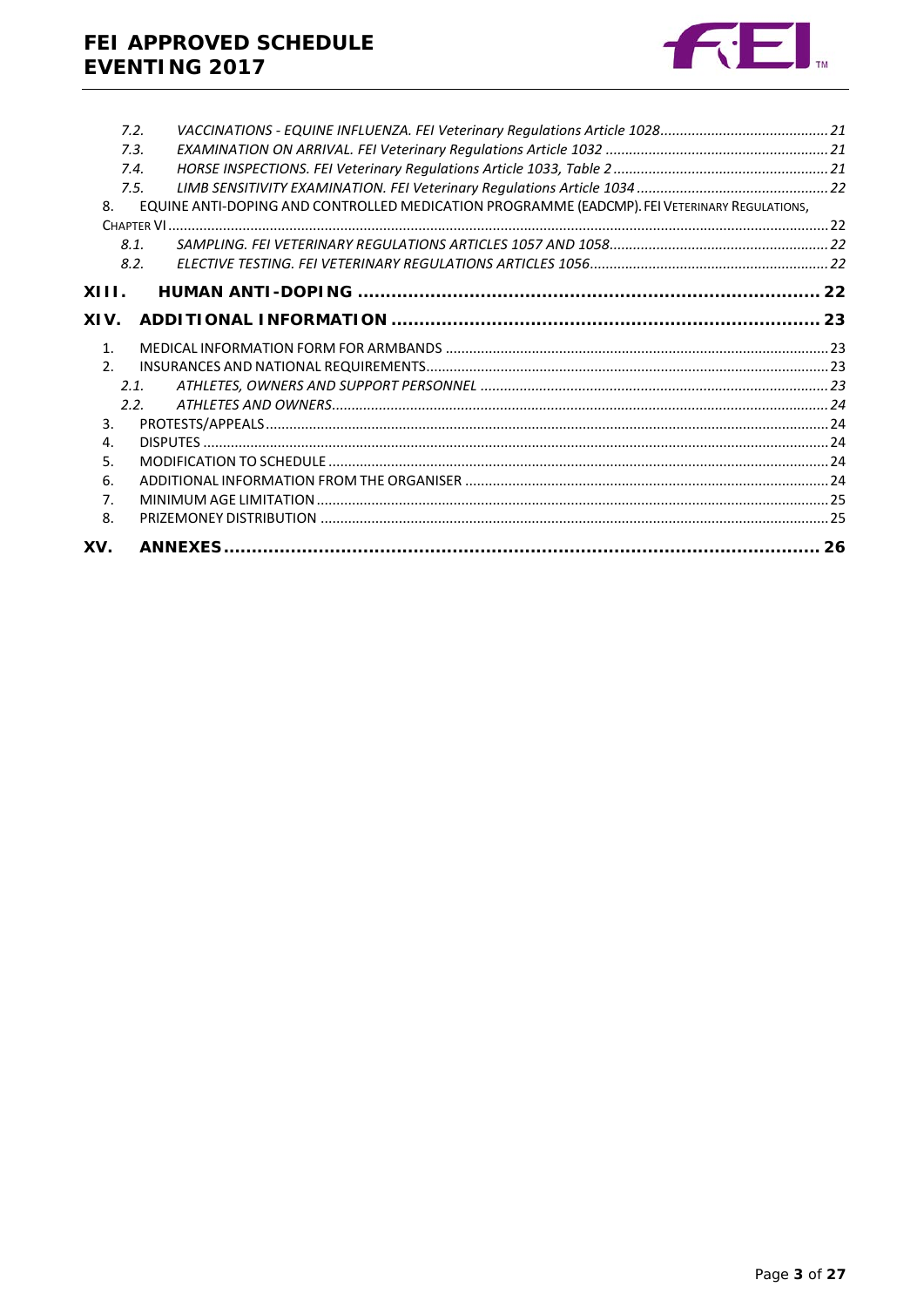

# <span id="page-3-0"></span>**III. THE FEI CODE OF CONDUCT FOR THE WELFARE OF THE HORSE**

The Fédération Equestre Internationale (FEI) expects all those involved in international equestrian sport to adhere to the FEI's Code of Conduct and to acknowledge and accept that at all times the welfare of the horse must be paramount and must never be subordinated to competitive or commercial influences.

- 1. At all stages during the preparation and training of competition horses, welfare must take precedence over all other demands. This includes good horse management, training methods, farriery and tack, and transportation.
- 2. Horses and Athletes must be fit, competent and in good health before they are allowed to compete. This encompasses medication use, surgical procedures that threaten welfare or safety, pregnancy in mares and the misuse of aids.
- 3. Events must not prejudice horse welfare. This involves paying careful attention to the competition areas, ground surfaces, weather conditions, stabling, site safety and fitness of the horse for onward travel after the event.
- 4. Every effort must be made to ensure that horses receive proper attention after they have competed and that they are treated humanely when their competition careers are over. This covers proper veterinary care, competition injuries, euthanasia and retirement.
- 5. The FEI urges all involved with the sport to attain the highest levels of education in their areas of expertise.

A full copy of this Code can be obtained from the Fédération Equestre Internationale, HM King Hussein I Building, Chemin de la Joliette 8, 1006 Lausanne, Switzerland. Telephone: +41 21 310 47 47. The Code is available in English. The Code is also available on the FEI's website: [www.fei.org.](http://www.fei.org/)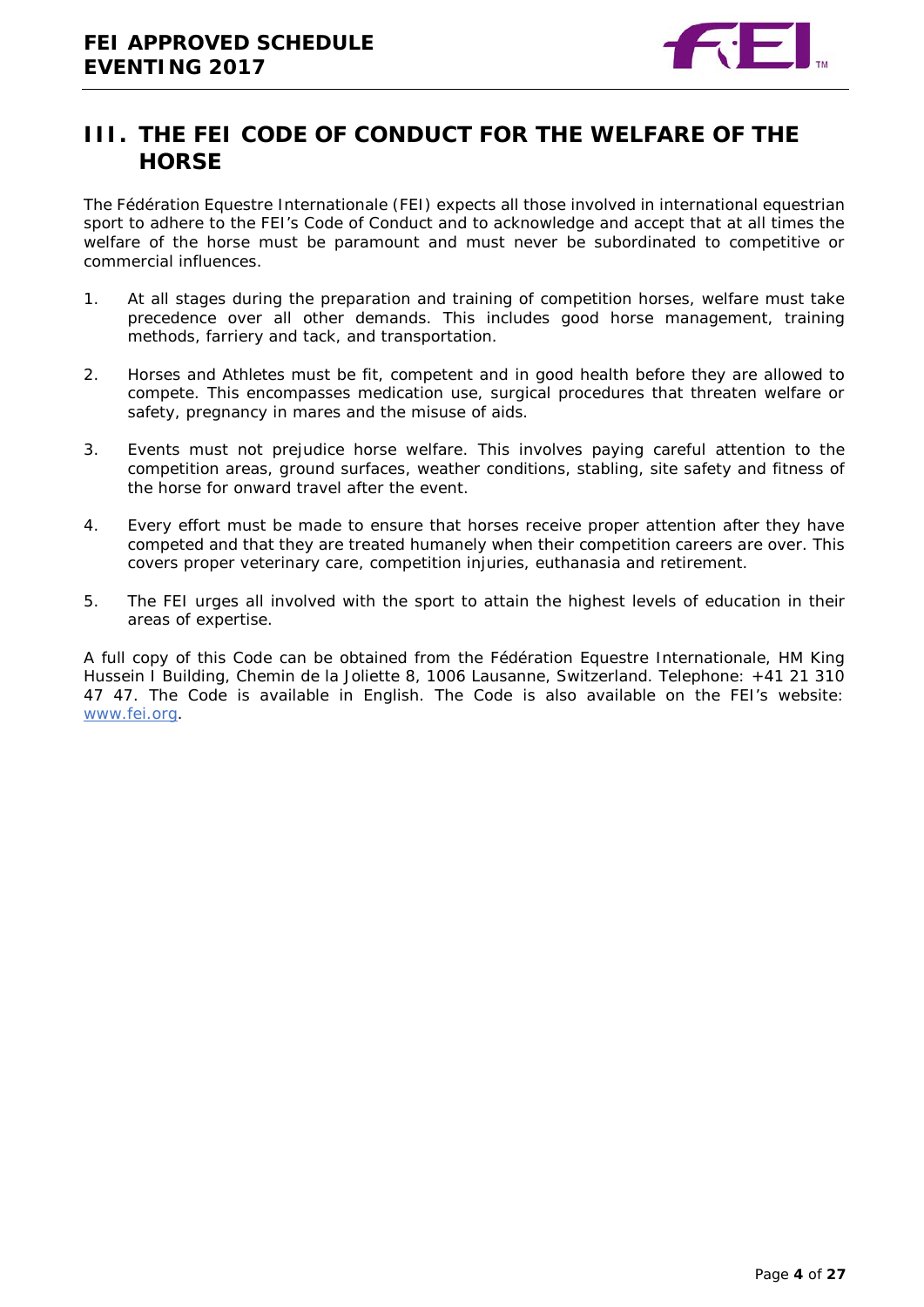

# <span id="page-4-0"></span>**IV. GENERAL INFORMATION**

### <span id="page-4-1"></span>**1. ORGANISER**

| Military Horse sport association Theresian Military Academy |
|-------------------------------------------------------------|
| 2700 Wiener Neustadt, Kleine Tour Allee                     |
| 0043 699 1880 1000                                          |
| roland.pulsinger@icloud.com                                 |
| www.hrsv-thermilak.at                                       |
|                                                             |

#### Contact Details Show Ground:

| Address:   | 2700 Wiener Neustadt, Kleine Tour Allee                                                                                                                                                                |
|------------|--------------------------------------------------------------------------------------------------------------------------------------------------------------------------------------------------------|
| Telephone: | 0043 699 1880 1000                                                                                                                                                                                     |
|            | GPS Coordinates: 47° 48' 20.77" N, 16° 14' 41.39" E                                                                                                                                                    |
|            | Accessibility details (directions by road, nearest airport / train station): Highway A2, Exit<br>48 Wiener Neustadt, Airport Schwechat 40 min., Wiener Neustadt<br>Maintrain station, 10 min. per feed |

### <span id="page-4-2"></span>**2. ORGANISING COMMITTEE**

| Honorary President:     | Brigardier General Mag. Gustav GUSTENAU |
|-------------------------|-----------------------------------------|
| President of the Event: | Lieutenant Colonel Roland PULSINGER     |
| Show Secretary:         | Thomas u. Elvira PAKOSTA                |
|                         | www.turnier-meldestelle.com             |
| Press Officer:          | Mag. Bettina BREUNLICH                  |
|                         | bb@eqwomediahouse.com                   |

### <span id="page-4-3"></span>**3.EVENT DIRECTOR**

| LtCol Roland PULSINGER                  |
|-----------------------------------------|
| 2700 Wiener Neustadt, Kleine Tour Allee |
| 0043 699 1880 1000                      |
| roland.pulsinger@icloud.com             |
|                                         |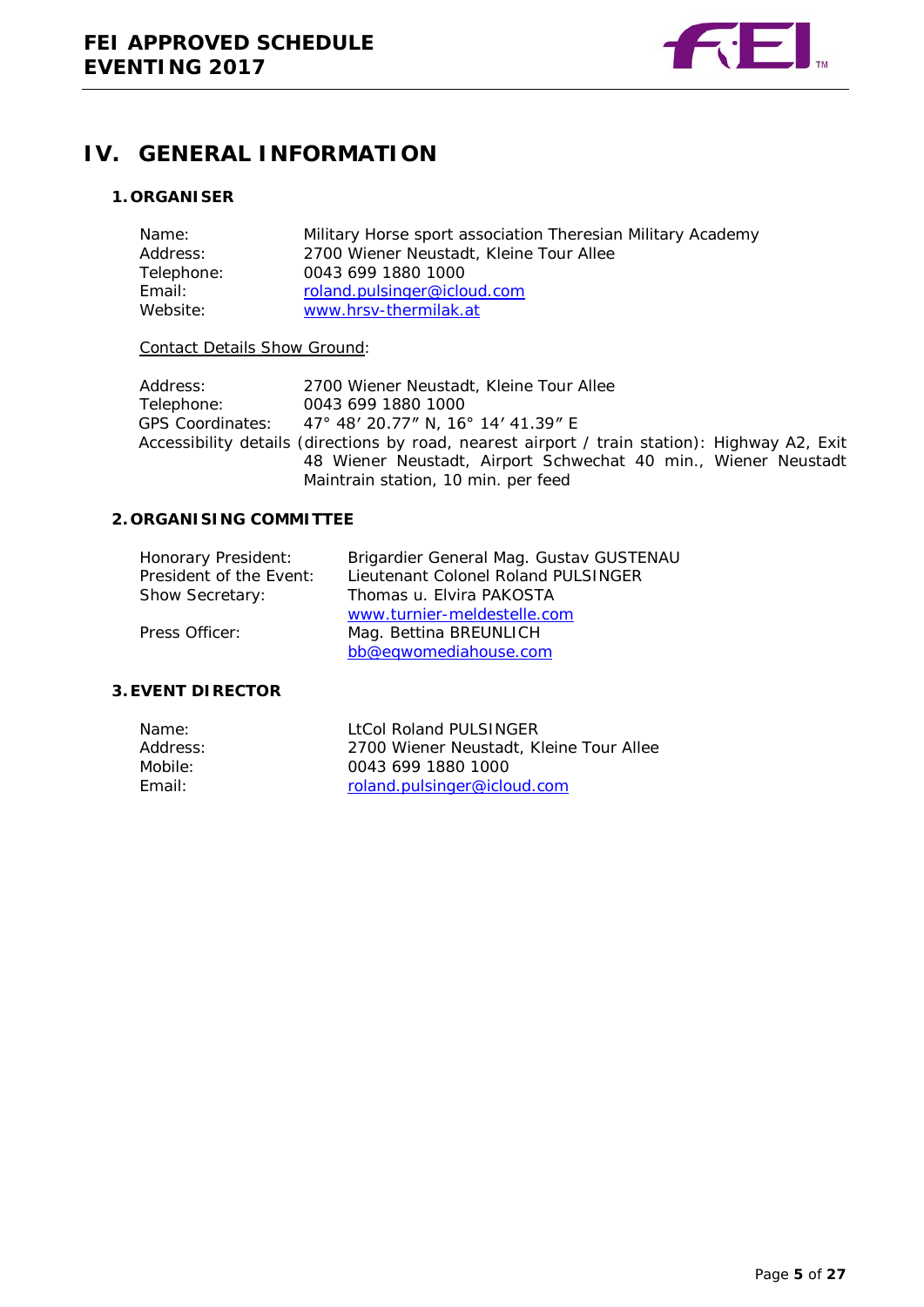

# **V. OFFICIALS**

<span id="page-5-0"></span>

| Ref            | Panel                                      | Competition | <b>Function</b>                        | <b>FEI ID</b>        | <b>NAME</b>                             | <b>NF</b>         | Level<br>(Nat,<br>1/2,<br>$3/4^{*}$ ) | <b>Contact details</b> |
|----------------|--------------------------------------------|-------------|----------------------------------------|----------------------|-----------------------------------------|-------------------|---------------------------------------|------------------------|
| $\overline{1}$ | Ground Jury<br>1 <sup>st</sup> Competition | $CIC1*$     | Ground Jury<br>President               | 10004734             | Dipl. BW. Christian STEINER             | AUT               | $3*/4*$                               |                        |
|                |                                            |             | Ground Jury<br>Member                  | 10057222             | Dr. Kathrin EICHINGER-<br><b>KNIELY</b> | AUT               | $3*/4*$                               |                        |
|                | Ground Jury<br>2 <sup>nd</sup> Competition | $CIC2*$     | Ground Jury<br>President               | 10106122             | Kurt CARSTENSEN                         | <b>GER</b>        | $1*/2*$                               |                        |
|                |                                            |             | Ground Jury<br>Member                  | 10106122             | Judith EISENECKER                       | AUT               | $1*/2*$                               |                        |
|                | Ground Jury<br>3rd Competition             | $CIC3*$     | Ground Jury<br>President               | 10004734             | Dipl. BW. Christian STEINER             | AUT               | $3*/4*$                               |                        |
|                |                                            |             | Ground Jury<br>Member                  | 10057222             | Dr. Kathrin EICHINGER-<br><b>KNIELY</b> | AUT               | $3*/4*$                               |                        |
|                |                                            |             | Ground Jury<br>Member                  | 10093780             | Katarzyna KONARSKI                      | POL               | $3*/4*$                               |                        |
| $\overline{2}$ | <b>Technical Delegate</b>                  | All         | <b>Technical Delegate</b>              | 10004896             | Marcin KONARSKI                         | POL               | $3*$                                  |                        |
|                |                                            | All         | <b>Assistant Technical</b><br>Delegate | 10049874             | Karl PAAR                               | AUT               | N                                     |                        |
| 3              | Course Designer                            | All         | Course Designer                        | 10051096             | Peter HASENBÖHLER                       | SUI               | $3*$                                  |                        |
|                |                                            | All         | <b>Assistant Course</b><br>Designer    | 10011143             | Gernot WEBERHOFER                       | AUT               | $\mathsf{N}$                          |                        |
|                |                                            | All         | Jumping Course<br>Designer             | 10011143<br>10098770 | Gernot WEBERHOFER<br>Eran GULI BESSO    | AUT<br><b>AUT</b> | $\mathbf{1}$<br>$\mathbf{1}$          |                        |
| $\overline{4}$ | Chief Steward                              | All         | <b>Chief Steward</b>                   | 10052908             | Thomas TESCH                            | AUT               | 3                                     |                        |
| 5              | <b>Assistant Stewards</b>                  | All         | <b>Assistant Steward</b>               | 10050131             | Peter SCHIMANEK                         | AUT               | 3                                     |                        |
|                |                                            |             | <b>Assistant Steward</b>               |                      |                                         |                   |                                       |                        |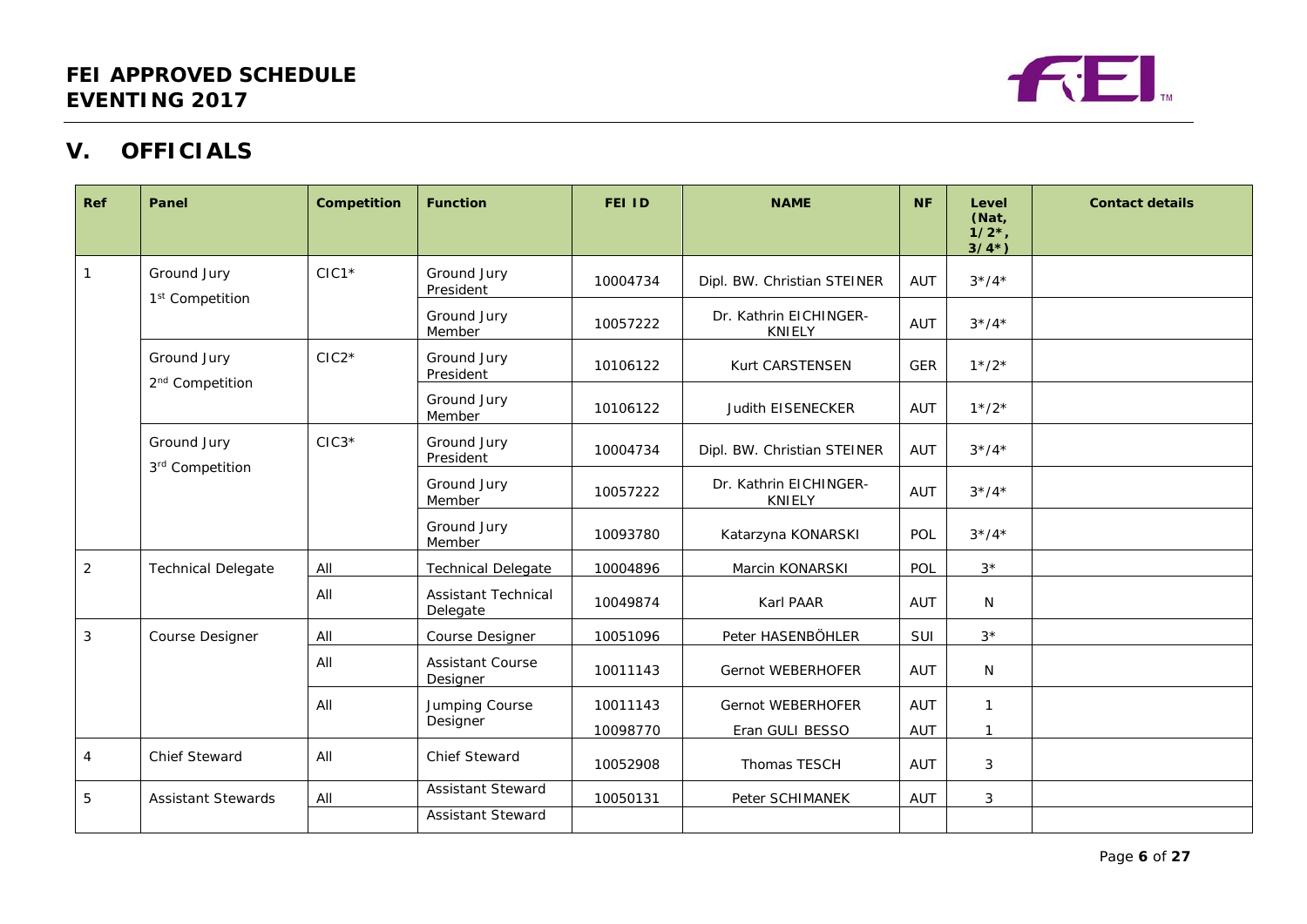# **FEI APPROVED SCHEDULE EVENTING 2017**



|                 |                                                              |     | <b>Assistant Steward</b>                    |          |                                                   |            |                                             |
|-----------------|--------------------------------------------------------------|-----|---------------------------------------------|----------|---------------------------------------------------|------------|---------------------------------------------|
|                 |                                                              |     | <b>Assistant Steward</b>                    |          |                                                   |            |                                             |
| 6               | Appeal Committee                                             |     | Appeal Committee<br>President               |          |                                                   |            |                                             |
|                 |                                                              |     | Appeal Committee<br>Member                  |          |                                                   |            |                                             |
|                 |                                                              |     | Appeal Committee<br>Member                  |          |                                                   |            |                                             |
| $\overline{7}$  | FEI Veterinary<br>Delegate                                   | All | FEI Veterinary<br>Delegate                  | 10048935 | Dr. Claudia HAIDBAUER                             | AUT        | 00436643944439                              |
|                 |                                                              |     | <b>Assistant FEI</b><br>Delegate            |          |                                                   |            |                                             |
|                 | FEI Veterinary                                               |     | President                                   |          |                                                   |            |                                             |
| Commission (for | Championships only)                                          |     | Foreign Veterinary<br>Delegate              |          |                                                   |            |                                             |
|                 |                                                              |     | <b>Assistant FEI</b><br>Delegate            |          |                                                   |            |                                             |
| 8               | Veterinary Service<br>Manager (VSM)<br>Treating Veterinarian | All | Veterinary Service<br>Manager               |          | Dr. Andrea und Maximilian<br><b>DOBRETSBERGER</b> | <b>AUT</b> | 00436766212972                              |
|                 | (VR Art 1010)                                                |     | <b>FEI Permitted</b><br><b>Treating Vet</b> |          | Dr. Andrea und Maximilian<br><b>DOBRETSBERGER</b> | <b>AUT</b> | 00436766212972                              |
| 9               | Chief Medical Officer                                        |     | Chief Medical Officer                       |          | Dr. Rainer WAWRIK                                 | AUT        | 00436641312077                              |
|                 | Medical services                                             |     | Medical Services                            |          | Rotes Kreuz Wiener Neustadt                       | AUT        |                                             |
| 10              | Farrier                                                      | All | Farrier                                     |          | <b>GERSTNER (Robert)</b>                          | AUT        | 00436644193467                              |
| 11              | Stable Manager                                               | All |                                             |          | <b>RADAKOVITS Manuel</b>                          | AUT        | 00436602153360<br>manuel.radakovits@gmx.net |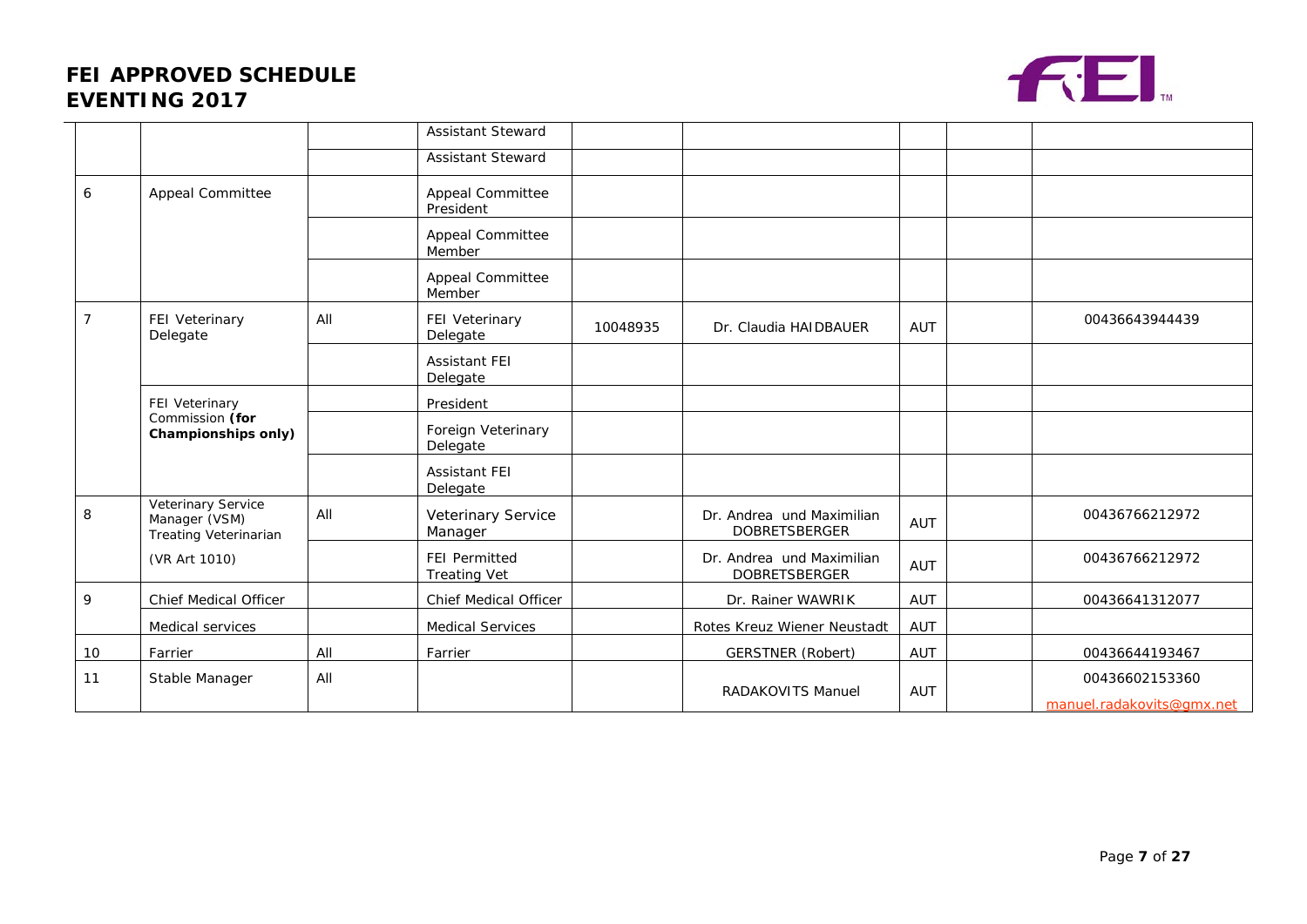

# <span id="page-7-0"></span>**VI. INVITATIONS**

### <span id="page-7-1"></span>**1. GENERAL**

| Number of NFs invited                                               | Unlimited                                                                                                                                                                                                                                                                                                                                                                                                                            |
|---------------------------------------------------------------------|--------------------------------------------------------------------------------------------------------------------------------------------------------------------------------------------------------------------------------------------------------------------------------------------------------------------------------------------------------------------------------------------------------------------------------------|
| Number of Athletes from the host nation                             | Unlimited                                                                                                                                                                                                                                                                                                                                                                                                                            |
| Number of Athletes per NF                                           | Unlimited                                                                                                                                                                                                                                                                                                                                                                                                                            |
| Number of Horses per Athlete                                        | 6 (max 3 Horses per class)                                                                                                                                                                                                                                                                                                                                                                                                           |
| Ballot procedure in case of excessive entries.<br>Must be specified | The number of starters will be<br>limited to max, 200 in all<br>Series/classes. If there are<br>more than 200 entries at the<br>closing date 5th June. Priority<br>to be given for entries with<br>payments before 29/05/2017<br>and for 3* level. After 200<br>places are filled, the<br>remaining entries will be<br>placed on a waiting list and<br>will be admitted only if there<br>are any withdrawals from the<br>initial 200 |

Athletes are invited by the Organiser through their National Federation.

One (1) groom per athlete.

#### <span id="page-7-2"></span>**2. ENTRY RIGHT TO SHOWGROUNDS/ACCREDITED PERSONS**

Entry right to the stable area according to FEI Veterinary Regulations Art. 1023 VI.

NUMBER OF ACCREDITED PERSONS:

Athlete: 1<br>Partner: 1 Partner: 1<br>Groom: 1 Groom: 1 Horse Owner: 2 two (2) accreditations per horse acc. to FEI-Passport

Extra band cost – 25 EUR each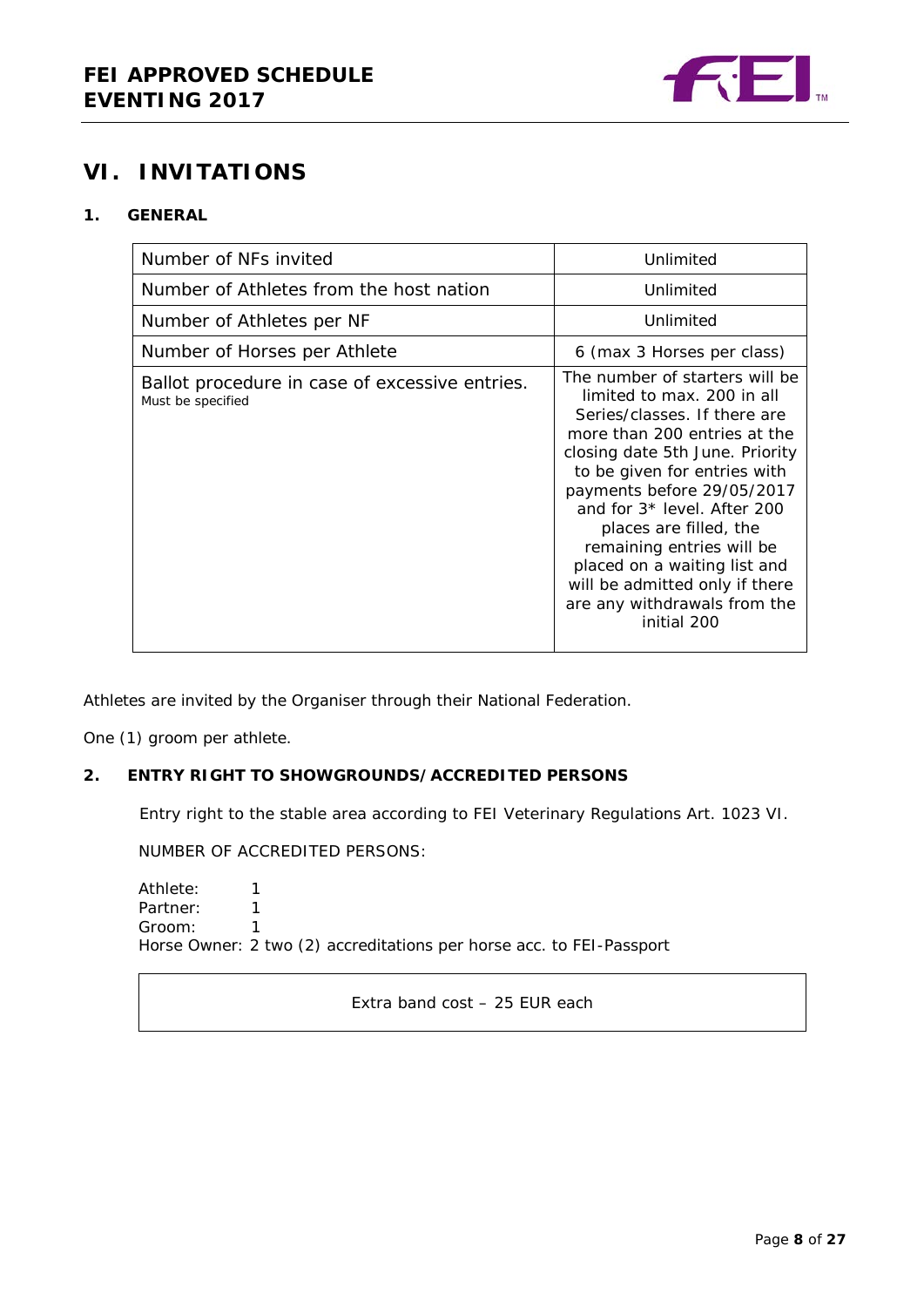

# <span id="page-8-0"></span>**VII. ENTRIES**

### **IMPORTANT**

- Entries must be made through the FEI Entry System for all categories of this Event [\(https://entry.fei.org\)](https://entry.fei.org/);
- Additional documentation can be found at: [http://inside.fei.org/fei/your-role/nfs/entry-system-eventing](http://www.fei.org/fei/your-role/nfs/entry-system-eventing)
- All Athletes and Horses participating in any International Competition must be registered with the FFI:
- Athletes and/or Horses present at the Event without having been entered through the FEI's Online Entry System will automatically be disqualified unless compelling circumstances warrant otherwise.

#### <span id="page-8-1"></span>**1. ENTRY DATES AND ENTRY FEES**

Entries have to be in accordance with Art.509 of the FEI Eventing Rules,  $25<sup>th</sup>$  edition, updates effective 1 January 2017.

#### **Deadlines for Entries:**

Nominated Entries: (NB: Nominated Entries apply to Championships and Games **ONLY**)

Closing date for Definite Entries: **06.06.2017** Last date for substitutions:

| Entry fee per horse:                      | 360.- EUR                                                                            |  |  |  |
|-------------------------------------------|--------------------------------------------------------------------------------------|--|--|--|
| Possible Reductions to Entry Fees:        | Payment before 22.05. -30.-EUR discount                                              |  |  |  |
| Stabling fee per horse:                   | 3x3m Free of Charge<br>120.- EUR<br>3x6m                                             |  |  |  |
| Late Entries/after 12.06.2017             | Entry free plus 50.- EUR                                                             |  |  |  |
| Change a horse/rider to another class     | Before 12.06. at 12.00 - free of charge<br>After 12.06.2017 at 12.00 - 25.- EUR      |  |  |  |
| Details entry procedure fee /<br>Payment: | OC details: HRSV TherMilAk<br>IBAN: AT67 1962 0010 0001 4959<br><b>BIC: CBMUAT21</b> |  |  |  |

Space for organiser to include details if necessary

All aforementioned amounts include VAT

#### <span id="page-8-2"></span>**2. NO-SHOWS/LATE WITHDRAWALS**

**NB**: In the case of withdrawals after the date of definite entries or no-shows, the athlete or the respective NF will be held liable to reimburse the OC for the actual financial loss incurred by the OC (i.e. stabling and hotel expenses) as a result of the late withdrawal or no-show.

#### **Amount charged and refund procedure: Late withdrawal**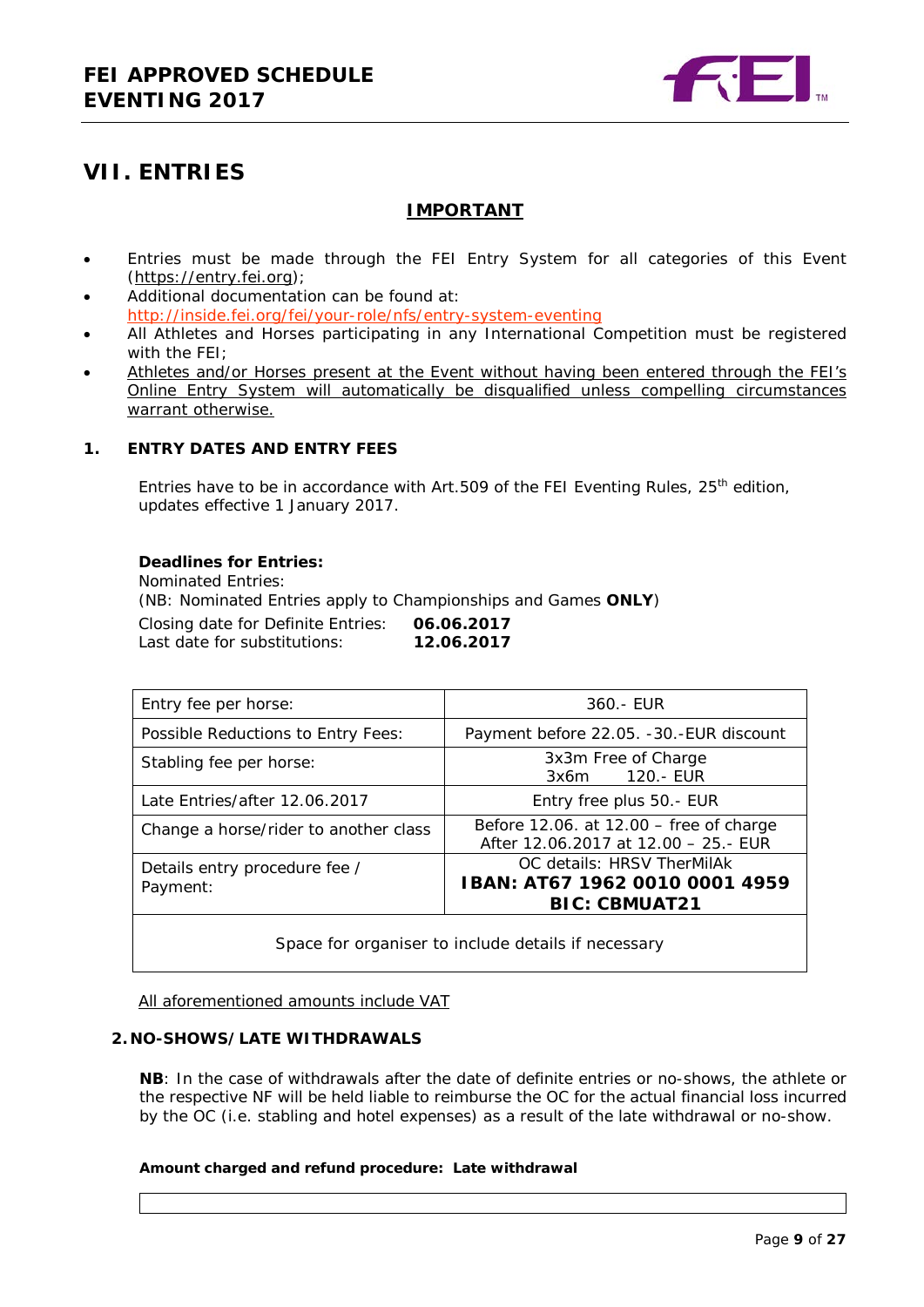

| Withdrawal:                                                          |
|----------------------------------------------------------------------|
| before 06.06 - 100% refund                                           |
| before 12.06 - 50% refund                                            |
| after 12.06 – no refund                                              |
| In case of withdrawal or no-shows after the date of                  |
| 12.06.2017 - 12.00                                                   |
| the athlete or the respective NF the athlete will be held liable and |
| have to pay full entry fee                                           |
| Presentation of a med. or vet. certificate will not exempt from      |
| having to charge fees                                                |
|                                                                      |

#### <span id="page-9-0"></span>**3.ADDITIONAL FEES/CHARGES BY THE ORGANISER**

All additional fees must be listed hereunder with the details of the amounts to be charged and approved by the FEI. Only fees approved by the FEI and listed in the approved Schedule can be charged by the OC.

EADCMP Fee: Included in entry fee  $\Box$  Not included in entry fee  $\boxtimes$ 

Lower Level Events (CIMs) CHF 18 per horse per event (For definition of CIMs see Appendix E of the FEI General Regulations) Higher Level Events CHF 25 per horse per event (All other events not defined as CIMs)

| Electricity (upon request):                         |                                |          | lorry/caravan 50.- EUR           |             |                    |
|-----------------------------------------------------|--------------------------------|----------|----------------------------------|-------------|--------------------|
| Manure disposal:                                    |                                | 20.- EUR |                                  |             |                    |
| Hay:                                                |                                |          | lump 20.- EUR                    |             |                    |
| Straw:                                              |                                |          | 5.- EUR per bale                 |             |                    |
| Shavings:                                           |                                |          | 10.- EUR per bale                |             |                    |
| Other (please specify):                             |                                |          | Tack box 100.- EUR               |             |                    |
| Lorry/ Caravan:                                     |                                |          |                                  |             |                    |
| Power supply:                                       | provided by the OC $\boxtimes$ |          | Not provided by the OC $\Box$    |             | Price: 50.- EUR    |
| Water supply:                                       | provided by the OC $\boxtimes$ |          | Not provided by the OC [         | Price: free |                    |
| Sanitary facilities: provided by the OC $\boxtimes$ |                                |          | Not provided by the OC $\lfloor$ | Price: free |                    |
| Catering facilities: provided by the OC $\boxtimes$ |                                |          | Not provided by the OC           |             | Price: Daily Price |

Space for organiser to include details if necessary

All aforementioned amounts include VAT

VAT number of the Organiser: None

#### <span id="page-9-1"></span>**4. QUALIFICATION**

Entries have to be in accordance with Art.520 and 521 of the FEI Eventing Rules, 25th edition, effective 1 January 2017.

The eligibility to compete will be determined by a combination of the following:

- The level of the Athlete category (national,D,C,B,A) (art.519)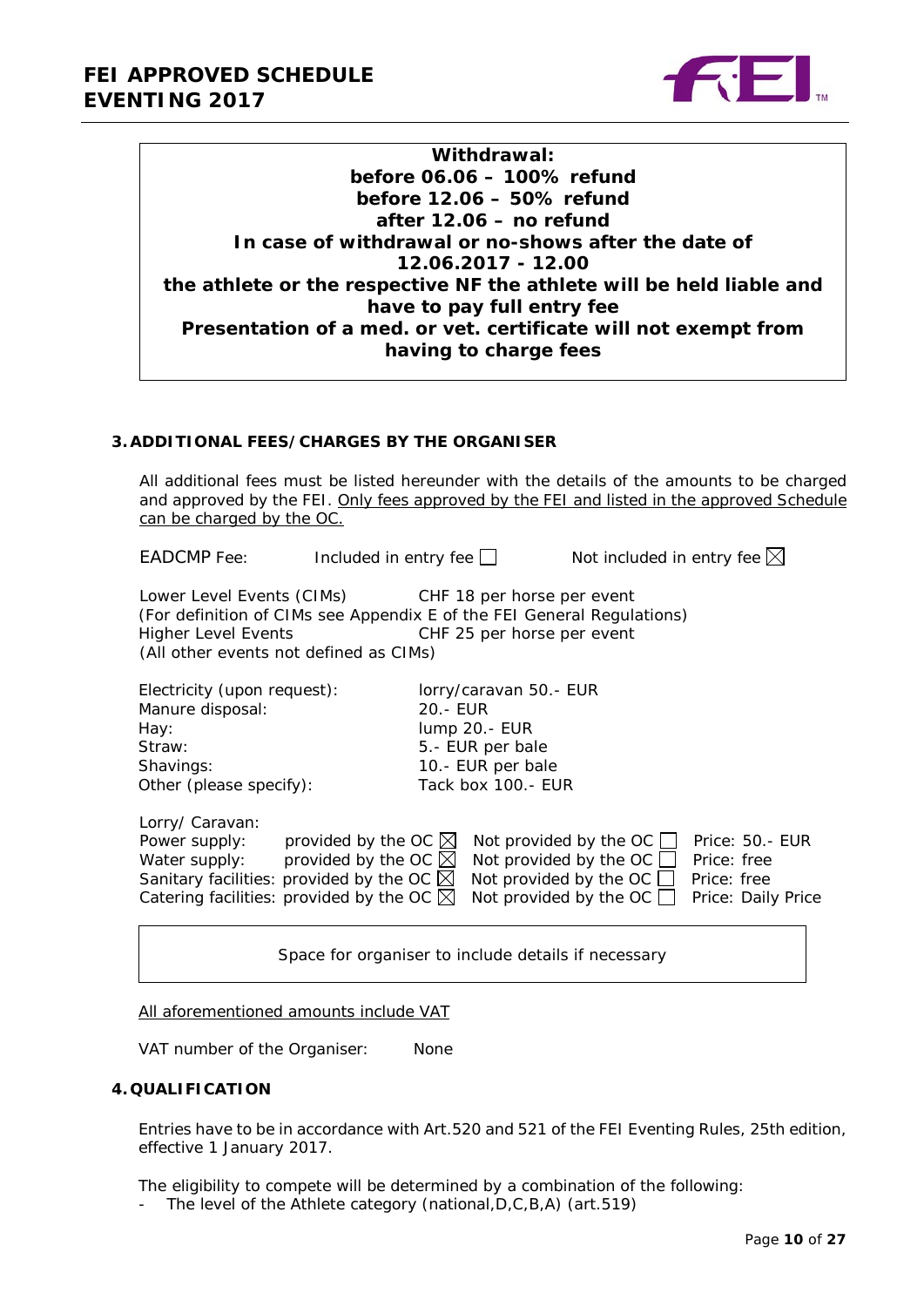# **FEI APPROVED SCHEDULE EVENTING 2017**

-



- The achievement of a number of Minimum Eligibility Requirements according to the eligibility matrix of requirements (art. 520)

Space for organiser to include details if necessary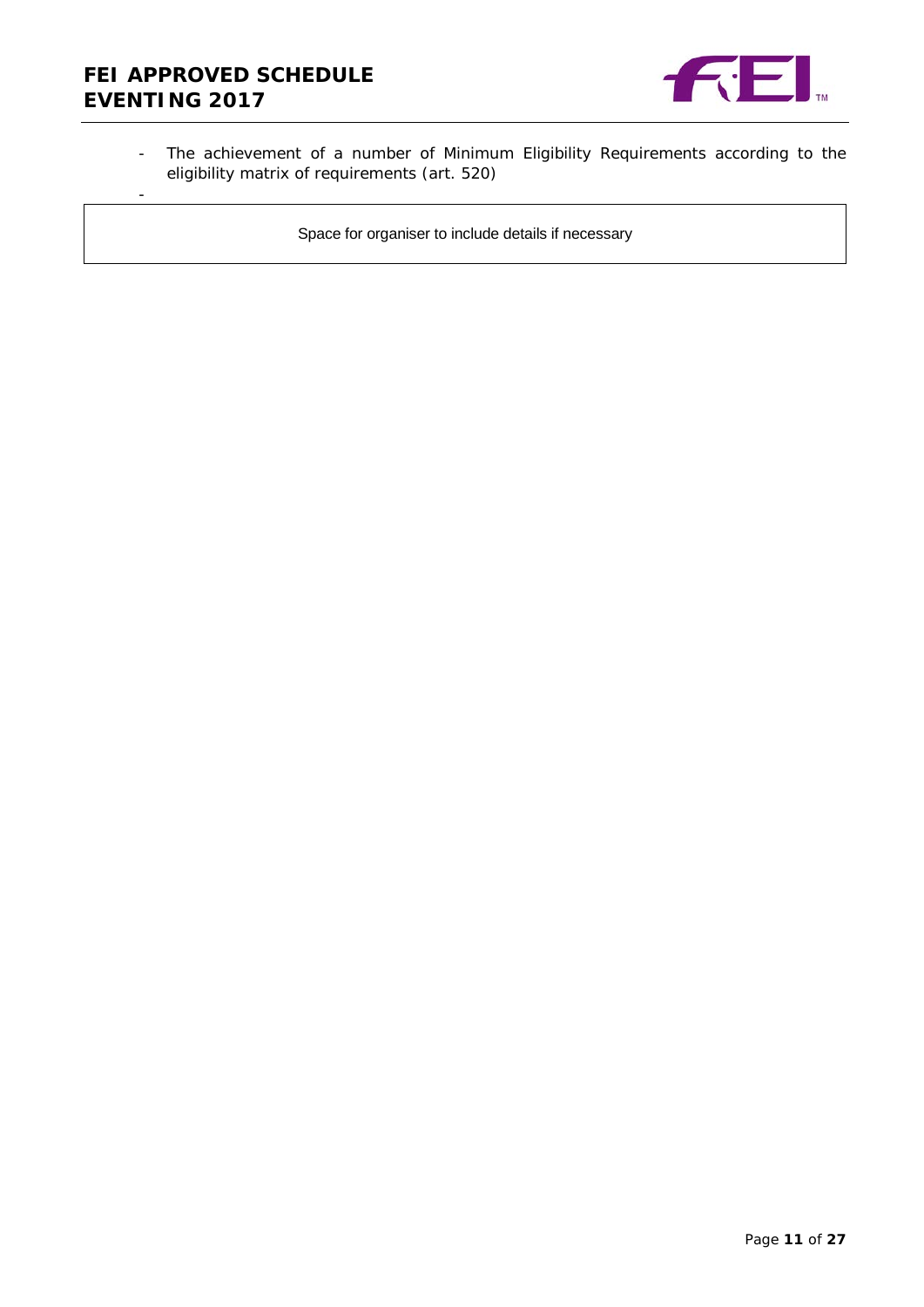

# <span id="page-11-0"></span>**VIII. TIMETABLE**

### <span id="page-11-1"></span>**1. TIMETABLE (TO BE PROVIDED PER CATEGORY/LEVEL IF MULTIPLE EVENTS)**

| <b>Short Format competition</b>                  | Competition                             | Day       | Date   | Time                    |
|--------------------------------------------------|-----------------------------------------|-----------|--------|-------------------------|
| Opening of stables (If applicable):<br>$\bullet$ | All                                     | Wednesday | 28.06. | 12.00                   |
| / Vet examination on arrival:                    |                                         |           |        |                         |
| <b>Official Course Inspection:</b><br>$\bullet$  | All                                     | Thursday  | 29.06. | 14.00                   |
| 1 <sup>st</sup> Horse Inspection:<br>$\bullet$   |                                         |           |        |                         |
| Declaration of Starters:                         | All                                     | Thursday  | 29.06. | 16.00                   |
| 1st Start - Dressage:<br>$\bullet$               | $ClC1*$<br>$ClC2*$<br>$CICO3*$          | Friday    | 30.06. | 09.00<br>09.00<br>14.00 |
| 1st Start - Jumping:<br>$\bullet$                | $ClC2*$<br>CICO <sub>3</sub><br>$CIC1*$ | Sunday    | 02.07  | 09.30<br>12.00<br>14.00 |
| 2 <sup>nd</sup> Horse Inspection:                | $ClC2*$<br>$CICO3*$<br>$CIC1*$          | Sunday    | 02.07. | 08.00<br>09.00<br>10.00 |
| 1st Start - Cross-Country:<br>$\bullet$          | $ClC2*$<br>$CICO3*$<br>$ClC1*$          | Saturday  | 01.07. | 09.00<br>12.00<br>14.00 |
| Prize-giving:                                    | $ClC2*$<br>$CICO3*$<br>$ClC1*$          | Sunday    | 02.07. | 11.00<br>13.30<br>15.30 |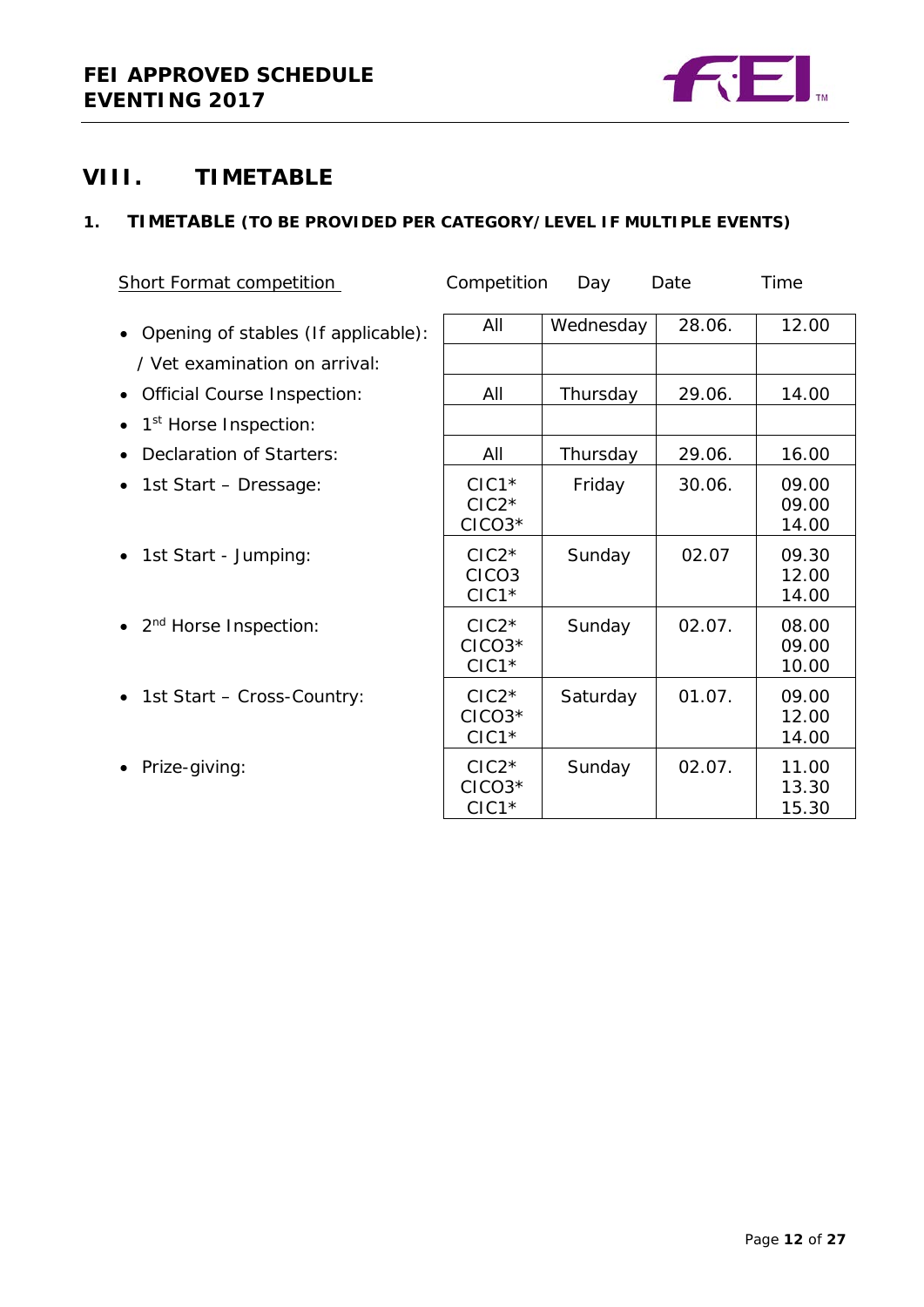

# <span id="page-12-0"></span>**IX. COMPETITION DETAIL**

**Format :** CICO **Level** : 3\*

**This competition will be in accordance with Rules for Eventing, 25th Edition,**  *updated 1 January 2017*

**Technical Conditions**

### **DRESSAGE TEST**

FEI 2015 3\* B



### **CROSS-COUNTRY**

| Event | Length                    | ca. 3800 m          |
|-------|---------------------------|---------------------|
|       | Speed                     | $570 \text{ m/min}$ |
|       | Approx. number of efforts | 35                  |

### **JUMPING**

| Event | <b>Distance</b>      | $600 \text{ m}$ |  |
|-------|----------------------|-----------------|--|
|       | Speed:               | 375 m/min       |  |
|       | Number of efforts:   | 15              |  |
|       | Number of Obstacles: | $10-12$         |  |

### **PRIZE – CLASSIFICATION**

| Total amount of prize money<br>(currency)                    | <b>7.000 EUR</b>              |
|--------------------------------------------------------------|-------------------------------|
| Breakdown per category / placing<br>(1 prize per 4 athletes) | 2.000/1.500/1.000/500/300 FUR |
| Other details on PM distribution                             | 20%                           |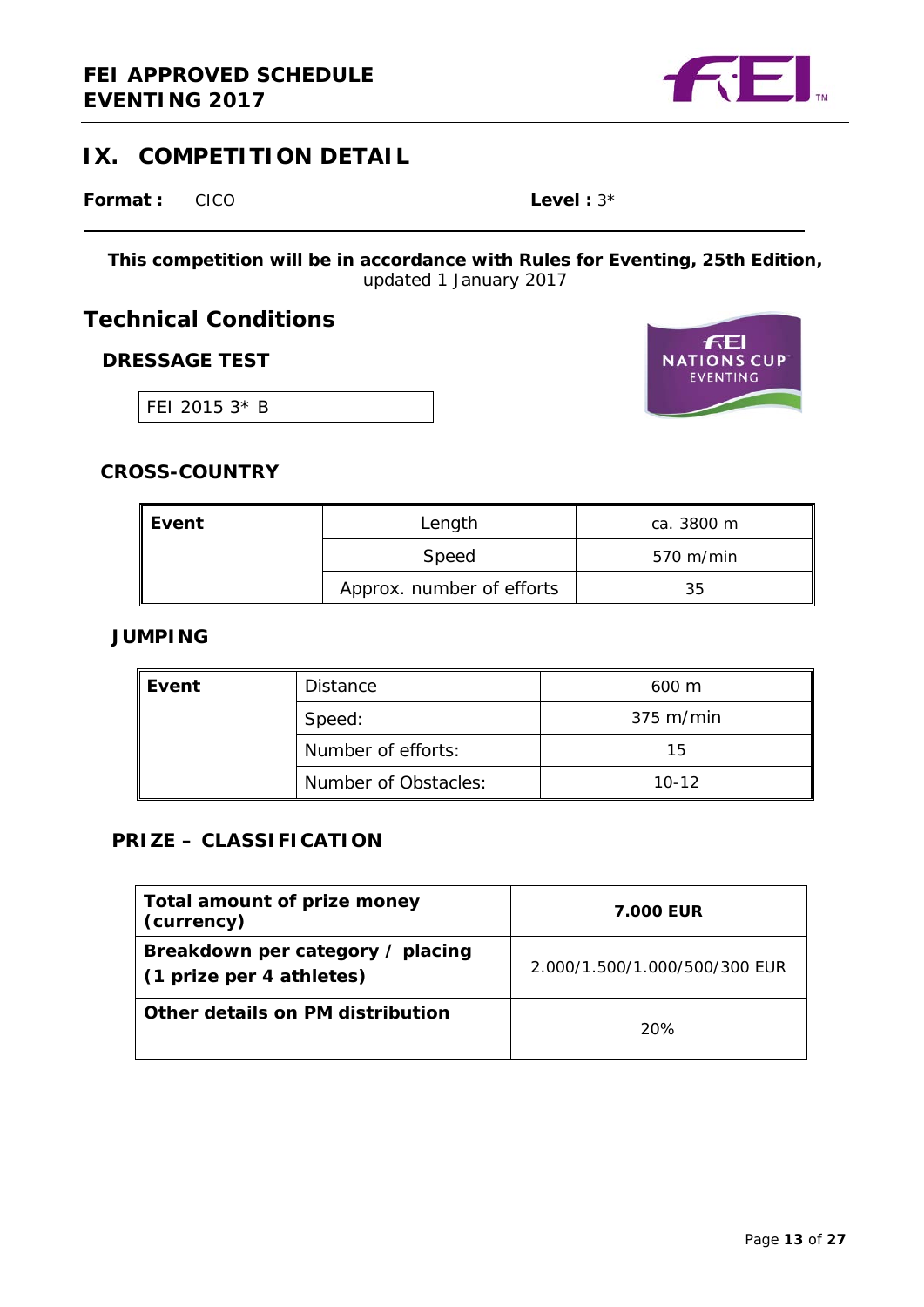

**Format :** CIC **Level** : 1\*

### **This competition will be in accordance with Rules for Eventing, 25th Edition,**  *updated 1 January 2017*

# **Technical Conditions**

# **DRESSAGE TEST**

FEI 2015 1\* B

# **CROSS-COUNTRY**

| Event | Length                    | ca. 3000 m          |
|-------|---------------------------|---------------------|
|       | Speed                     | $520 \text{ m/min}$ |
|       | Approx. number of efforts | 30                  |

### **JUMPING**

| Event | Distance             | $600 \text{ m}$ |  |
|-------|----------------------|-----------------|--|
|       | Speed:               | 350 m/min       |  |
|       | Number of efforts:   | 13              |  |
|       | Number of Obstacles: | $10 - 11$       |  |

### **PRIZE – CLASSIFICATION**

| Total amount of prize money<br>(currency)                    | 3.000 EUR                                    |
|--------------------------------------------------------------|----------------------------------------------|
| Breakdown per category / placing<br>(1 prize per 4 athletes) | 1.000/700/400/300/200/200/<br><b>200 EUR</b> |
| Other details on PM distribution                             | 20%                                          |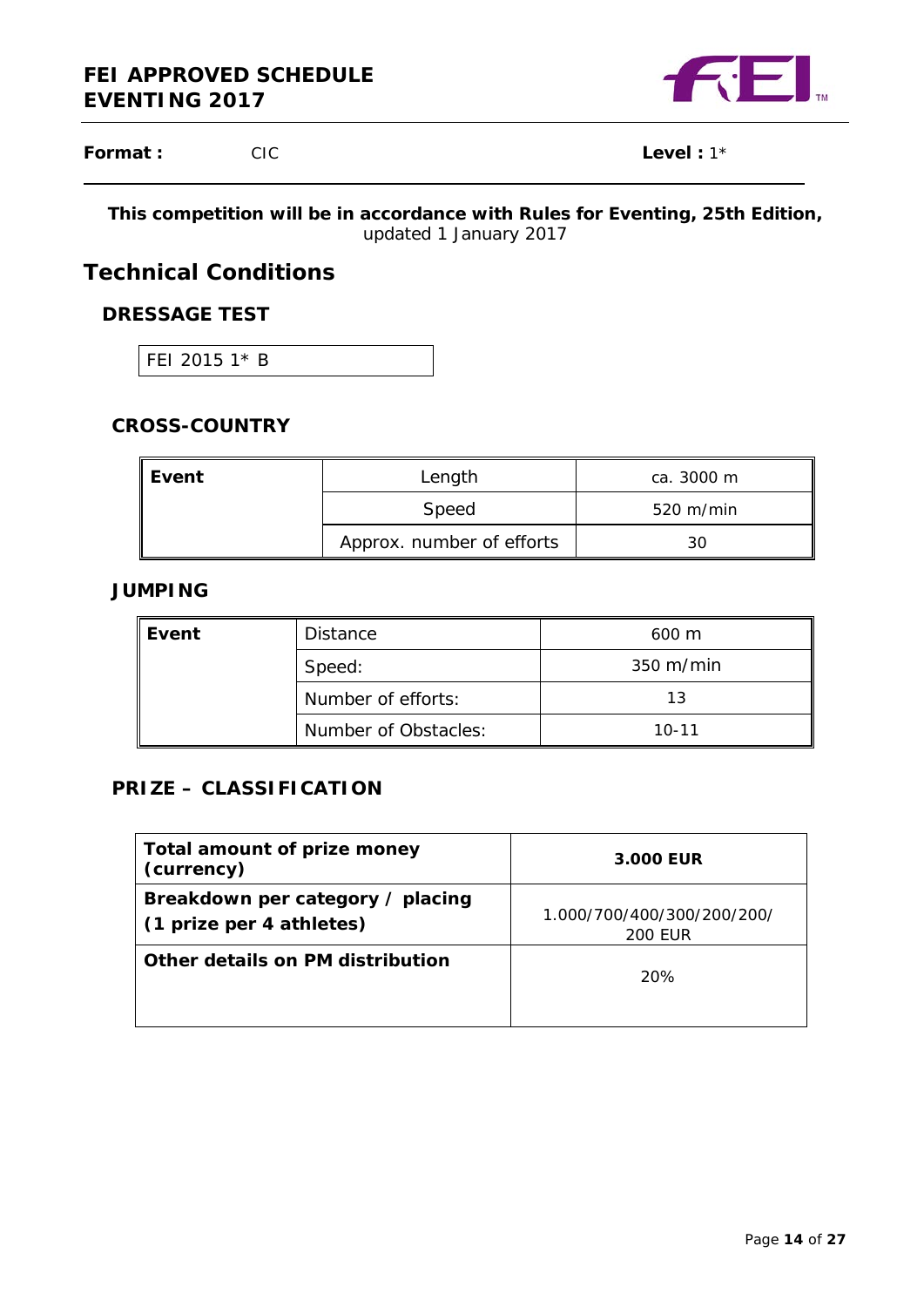

**Format :** CIC **Level** : 2\*

### **This competition will be in accordance with Rules for Eventing, 25th Edition,**  *updated 1 January 2017*

# **Technical Conditions**

# **DRESSAGE TEST**

FEI 2015 2\* B

# **CROSS-COUNTRY**

| Event | Length                    | ca. 3200 m              |
|-------|---------------------------|-------------------------|
|       | Speed                     | $550 \; \mathrm{m/min}$ |
|       | Approx. number of efforts | $27 - 32$               |

### **JUMPING**

| Event | <b>Distance</b>      | $600 \text{ m}$     |  |
|-------|----------------------|---------------------|--|
|       | Speed:               | $350 \text{ m/min}$ |  |
|       | Number of efforts:   | 14                  |  |
|       | Number of Obstacles: | $10 - 11$           |  |

### **PRIZE – CLASSIFICATION**

| Total amount of prize money<br>(currency)                    | <b>4.000 EUR</b>                |
|--------------------------------------------------------------|---------------------------------|
| Breakdown per category / placing<br>(1 prize per 4 athletes) | 1.400/1.000/700/400/300/200 EUR |
| Other details on PM distribution                             | 20%                             |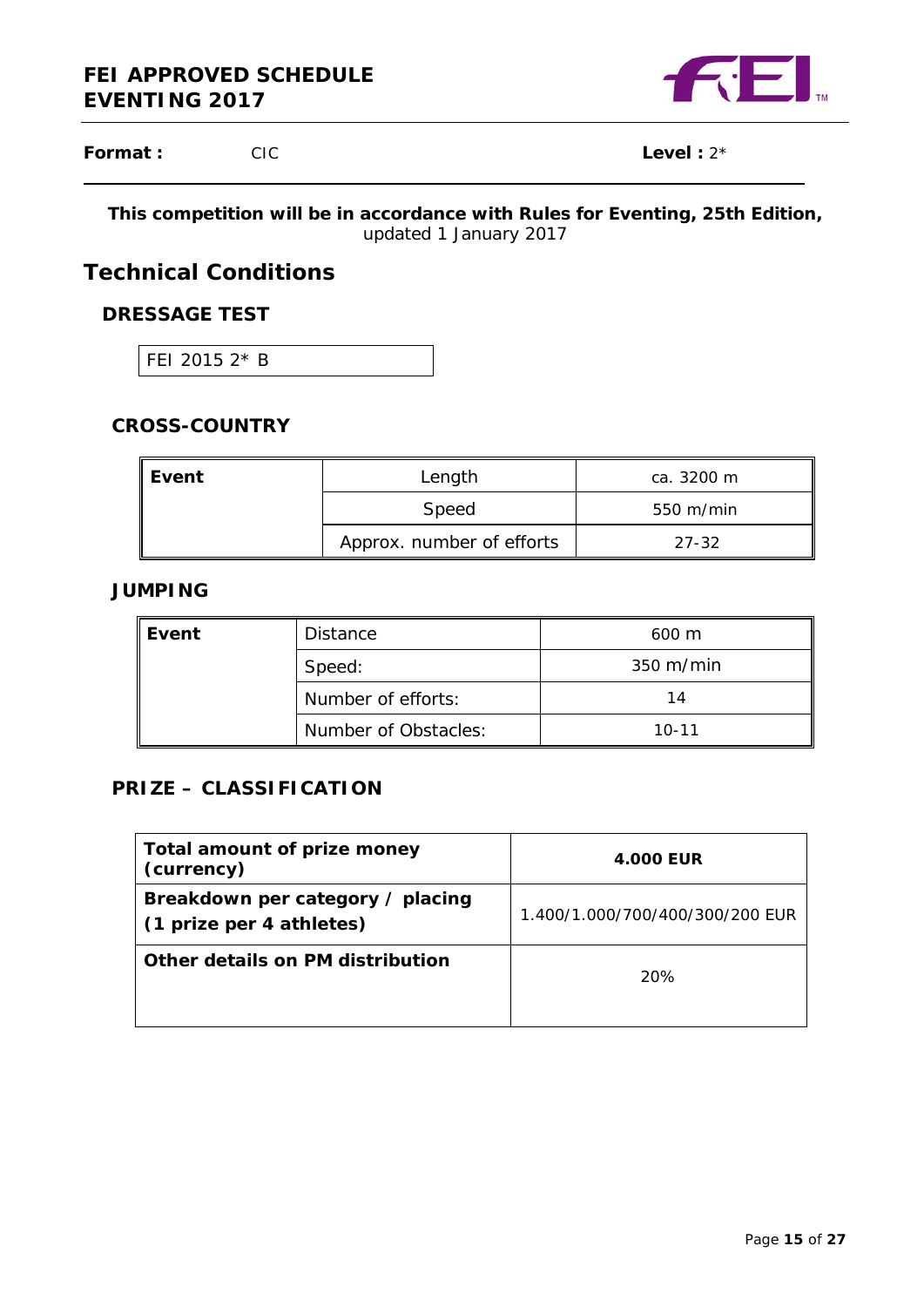

# **PRIZEMONEY SUMMARY**

| Category        | Level       | Amount       | Currency     |
|-----------------|-------------|--------------|--------------|
| CCI             | $1*$        | $3.000.-$    | <b>EUR</b>   |
| C <sub>IC</sub> | $2^{\star}$ | $4.000 -$    | <b>EUR</b>   |
| CICO-Ind        | $3^{\star}$ | $7.000.-$    | <b>EUR</b>   |
| CICO-Team       | $3^{\star}$ | $3.000.-$    | <b>EUR</b>   |
|                 |             | <b>TOTAL</b> | 17.000.- EUR |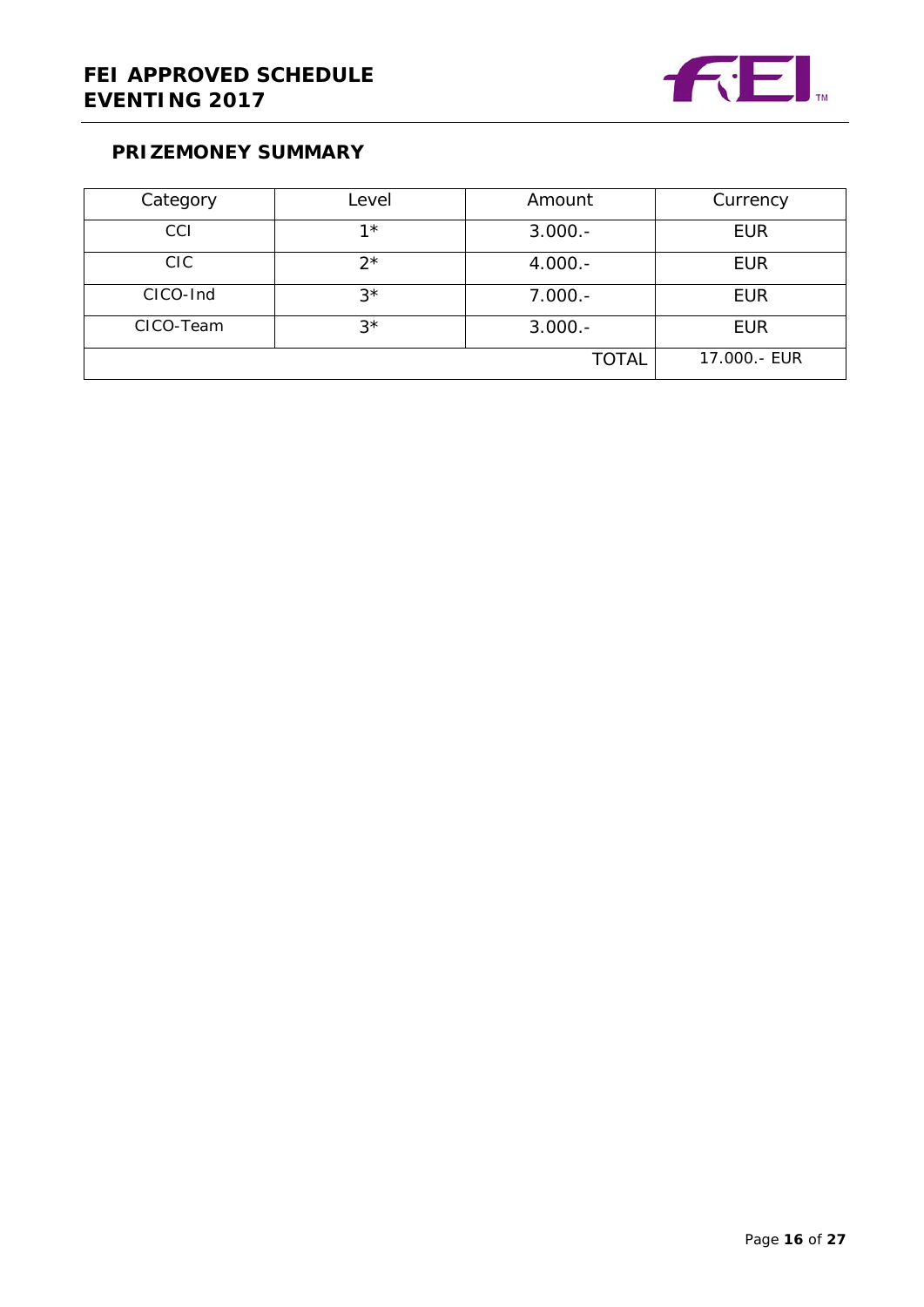

## <span id="page-16-0"></span>**X. FACILITIES OFFERED**

#### <span id="page-16-1"></span>**1. ATHLETES**

#### **Accommodation**

Hotel: List of hotel is available at www.hrsv-thermilak.at Address: Telephone: At the expense of: The Organiser  $\Box$  or Athletes  $\boxtimes$ Accommodated (bed and breakfast) from Wednesday to Sunday

#### **Meals**

At the expense of: The Organiser  $\Box$  or Athletes  $\boxtimes$ Meals provided from Thursday to Sunday . Where Riders´s Restaurant

#### <span id="page-16-2"></span>**2. GROOMS**

#### **Accommodation.**

Requests for accommodation must be sent with entries. Accommodation will be at the cost of: Organiser  $\Box$  Athletes  $\boxtimes$  from Wednesday to Monday.

#### **Meals.**

At the expense of: The Organiser  $\Box$  or Athletes  $\boxtimes$ Meals provided from Thursday to Sunday . Where Riders´s Restaurant

**NB**: If applicable, Organiser must provide proper sanitary conditions. The showering facilities should be sufficient for both male and female grooms with hot and cold water. Shower facilities as well as restrooms should at all times be in a state of cleanliness.

# <span id="page-16-3"></span>**XI. LOGISTICAL/ADMINISTRATIVE/TECHNICAL INFORMATION**

#### <span id="page-16-4"></span>**1. DRAW**

List of Draws: CIC03\*, CIC2\*, CIC1\*

Time, date and location: 17.00 - 29.06.2017 Show office

#### <span id="page-16-5"></span>**2. COMPETITION ARENA(S)**

Dressage:

- Dimensions: 20x60m
- Type of Footing: Sand-Flies

Cross Country:

• Type of Ground Grass and Sand

#### Jumping:

- Dimensions: 100 x 110 m • Type of Footing: Grass
	-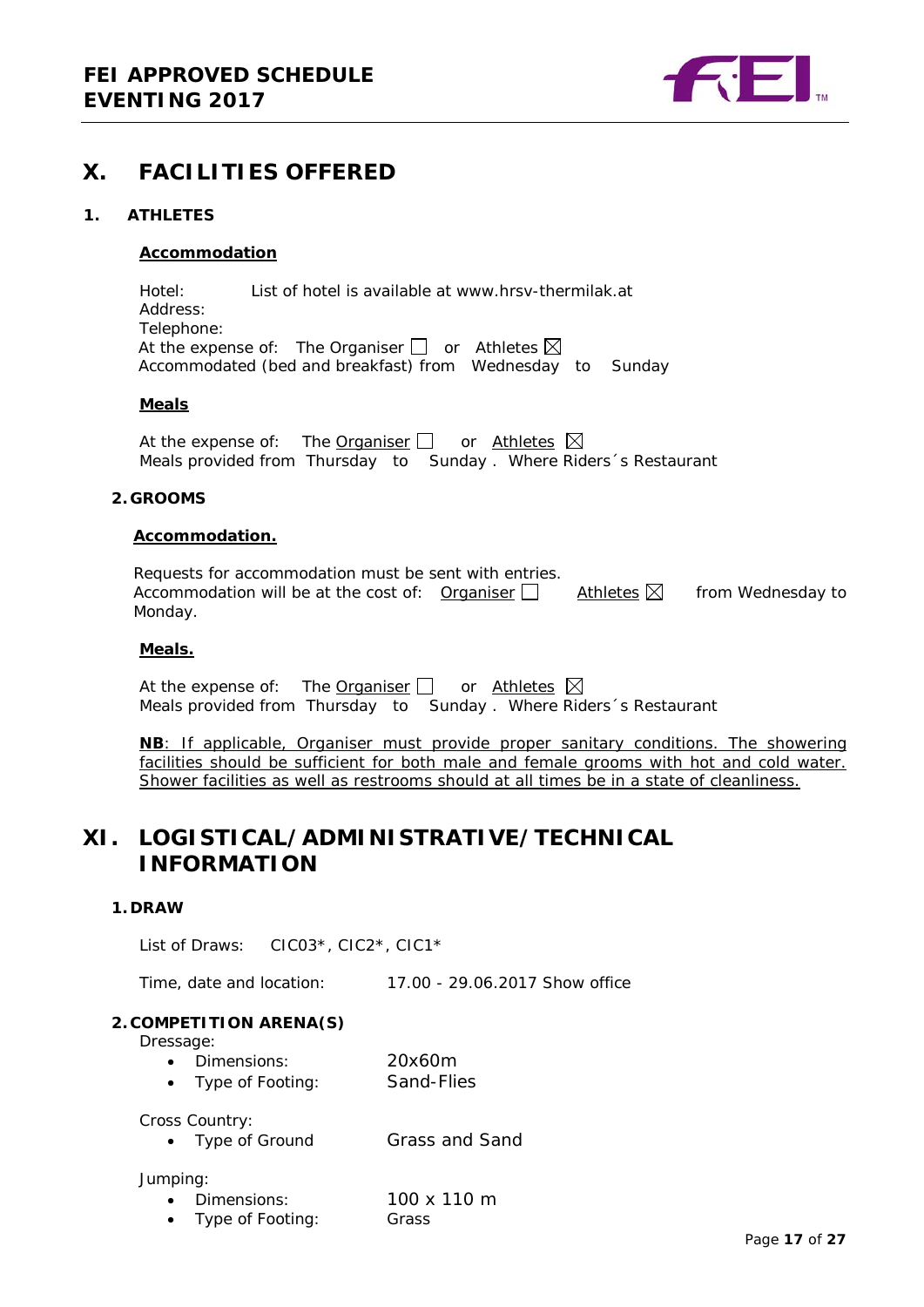

#### <span id="page-17-0"></span>**3.PRACTICE ARENA(S)**

<span id="page-17-1"></span>**4. STABLES**

| Dimensions:<br>Type of Footing: | $20 \times 60$<br>Sand                                               |
|---------------------------------|----------------------------------------------------------------------|
| Additional practice areas:      | 20x 40 Sand-Flies; 25 x 70 Grass                                     |
| <b>STABLES</b>                  |                                                                      |
| Size of boxes                   | $3 \text{ m} \times 3 \text{ m}$ (80% minimum 3m x 3m + 20% 3m x 4m) |

#### <span id="page-17-2"></span>**5.PRIZE GIVING CEREMONY**

The owner of the winning horse/pony is invited to the prize giving ceremony:

| Yes $\boxtimes$ | No |
|-----------------|----|
|-----------------|----|

The number of athletes required to present themselves for the prize-giving ceremony of each competition is max. 10.

Athletes riding their horses: Yes  $\boxtimes$  No  $\Box$ 

#### <span id="page-17-3"></span>**6.ADVERTISING ON ATHLETES AND HORSES**

At CI events, and all competitions except for the Nations Cup, athletes are authorised to carry the logo of their personal sponsor in accordance with article 541 of the FEI Eventing Rules.

#### **For Championship or CIO Nations Cup Competitions, please specify below.**

Championship: personal sponsor logo  $\Box$  Not authorised  $\Box$ 

Nations Cup Competitions: personal sponsor logo Authorised  $\boxtimes$  Not authorised  $\Box$ 

The Chief Steward will check that the advertising on athletes and horses complies with these Articles.

#### <span id="page-17-4"></span>**7.TICKETING**

Are you selling tickets for spectators to attend your event: Yes  $\Box$  No  $\boxtimes$ Name of your ticketing provider: Web address to buy tickets:

#### <span id="page-17-5"></span>**8.BETTING**

Betting will be authorised by the Organiser: Yes  $\boxtimes$  No  $\Box$ 

#### <span id="page-17-6"></span>**9.TRANSPORT REIMBURSMENT HORSES / PONIES**

Transport expenses to be paid by: The Organiser  $\Box$  at per km. The Athlete  $\boxtimes$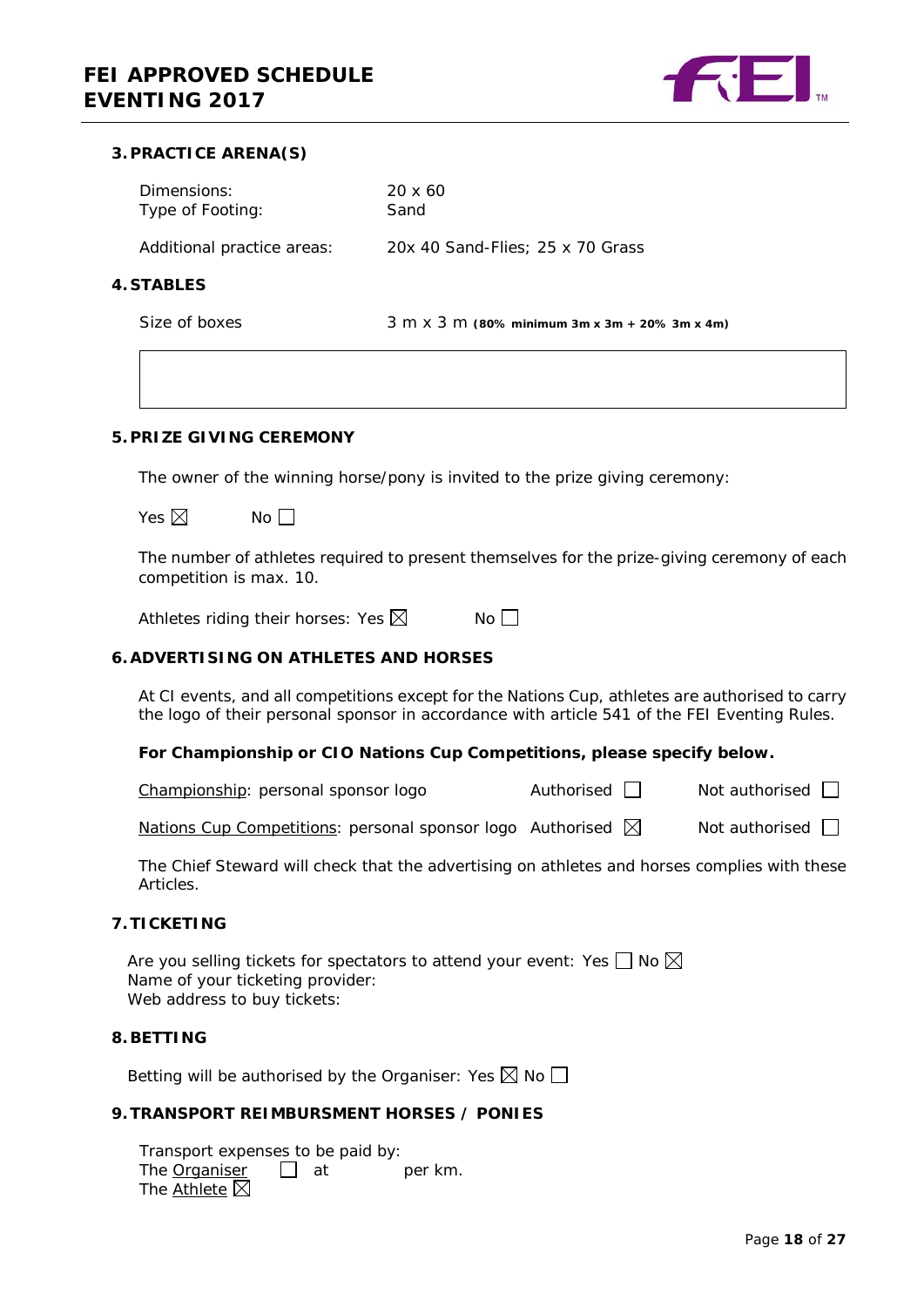

#### <span id="page-18-0"></span>**10.WELCOME**

Other:

The time and date of arrival of athletes, horses and their means of transport must be given to the Organiser in order to facilitate their arrival.

#### <span id="page-18-1"></span>**11.LOCAL TRANSPORTATION - ARRANGEMENTS FROM HOTEL TO SHOWGROUNDS** Walking distance  $\boxtimes$

Organiser Shuttle Service  $\Box$ Public Transport  $\boxtimes$  to be paid by the Organiser  $\Box$  / the Athlete  $\boxtimes$ If paid by Athlete approximate cost per round trip: 5.- EUR

<span id="page-18-2"></span>**12.LORRY / CARAVAN FACILITIES**

Lorry or caravan can be parked close to the stables Yes  $\boxtimes$  No  $\Box$ 

The maximum distance to Lorry Park is 100 meters

#### **13.SUSTAINABILITY**

Please consider the environment when organising an FEI Event. Please find useful information on FEI Sustainability here: <http://inside.fei.org/fei/your-role/organisers/handbook>

# <span id="page-18-3"></span>**XII. VETERINARY MATTERS**

#### <span id="page-18-4"></span>**1. CUSTOMS FORMALITIES**

Contact details for Customs Formalities:

- Name: Address:
- Telephone: Fax: Email: Opening hours:

Space for organiser to include details if necessary

#### <span id="page-18-5"></span>**2. HEALTH REQUIREMENTS**

#### **GENERAL**

In accordance with the FEI Code of Conduct for the Welfare of the Horse it is imperative that all Horses at FEI Events are physically fit and free from infectious disease before being allowed to compete.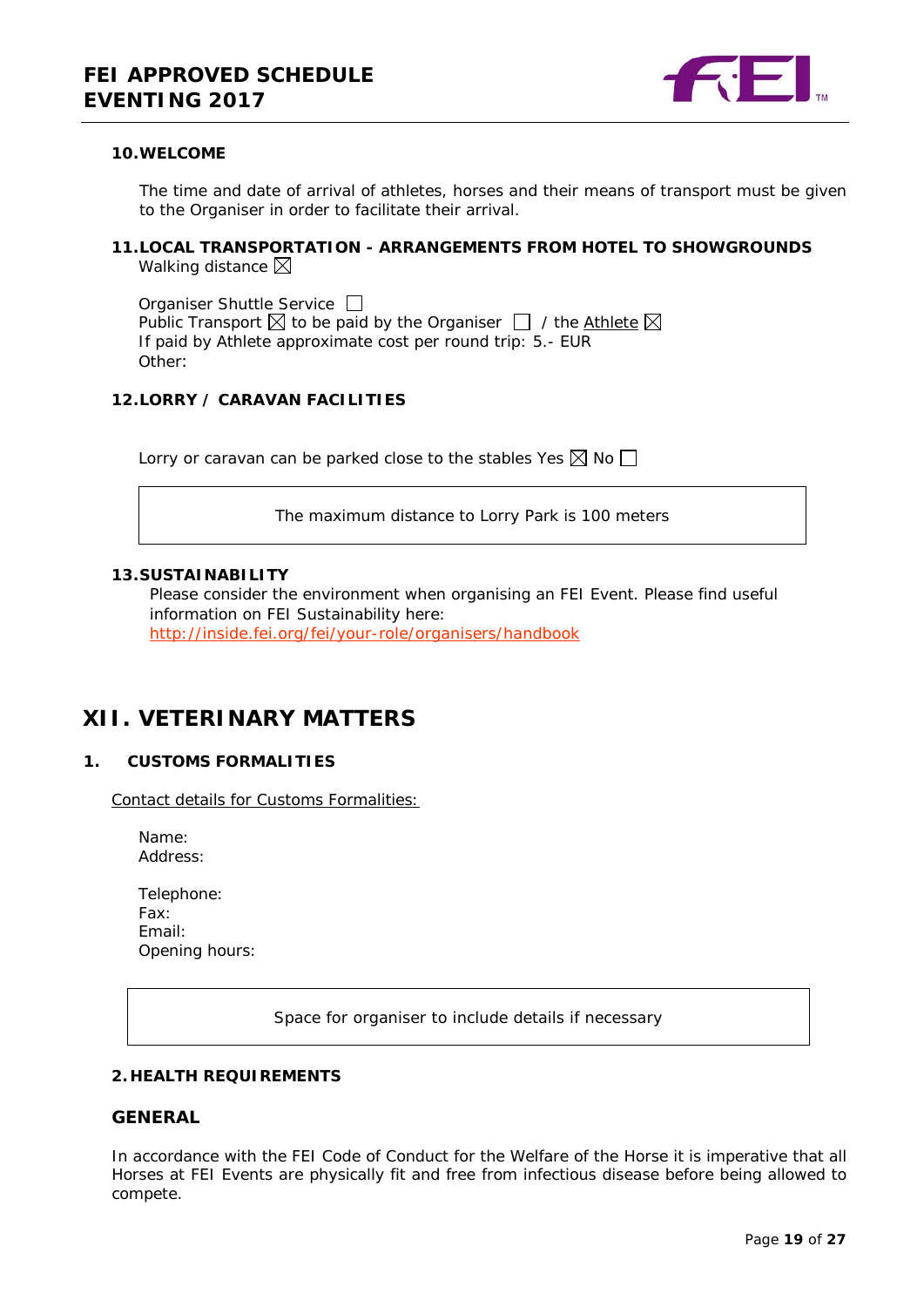

### **ENTRY OF HORSES**

Required health tests and vaccinations: Quarantine period: Specimen Import Licence applied:

For questions or problems, please contact your Government Veterinary Services.

#### <span id="page-19-0"></span>**3. NATIONAL REQUIREMENTS**

If applicable please provide:

Space for organiser to include details if necessary

#### <span id="page-19-1"></span>**4.PONIES**

FEI Veterinary Regulations, Chapter IV:

For all Pony Events, Ponies must be available for Pony Measurement if requested by the FEI.

#### <span id="page-19-2"></span>**5. INJURY SURVEILLANCE**

FEI Veterinary Regulations, articles 1036, 1039 and 1040:

Horses participating in FEI Events are subject to injury surveillance protocols; and in the event of fatality, a post mortem examination.

#### <span id="page-19-3"></span>**6.TRANSPORT OF HORSES**

Horses must be fit to travel and be transported in suitable vehicles for the transport of horses. Any government requirements for disease testing and control must be requested well in advance, to ensure that the horse is in compliance by the time of arrival at the border of the country where the Event is taking place. Athletes, or their representatives, have the responsibility to comply with national legislation in both their country of origin and the host nation of the Event. Where necessary athletes must contact local government authorities or veterinary advisors for information regarding animal health requirements and transport legislation. Within the European Union (EU), this includes EU Council Regulation (EC) No 1/2005 concerning the protection of animals during transport within the Member States of the EU.

#### <span id="page-19-4"></span>**7. VENUE ARRIVAL INFORMATION & FITNESS TO COMPETE**

#### <span id="page-19-5"></span>**7.1. PASSPORTS. FEI General Regulations Article 137**

#### **For all issues relating to FEI Horse Passports/FEI Recognition Cards please contact your National Federation.**

All Horses competing at FEI Events must be registered with the FEI.

FEI Passports or FEI Recognition Cards (for those Horses with a national passport approved by the FEI) are compulsory for FEI Events.

NB: Horses entered in CIMs in their country of residence are not required to have an FEI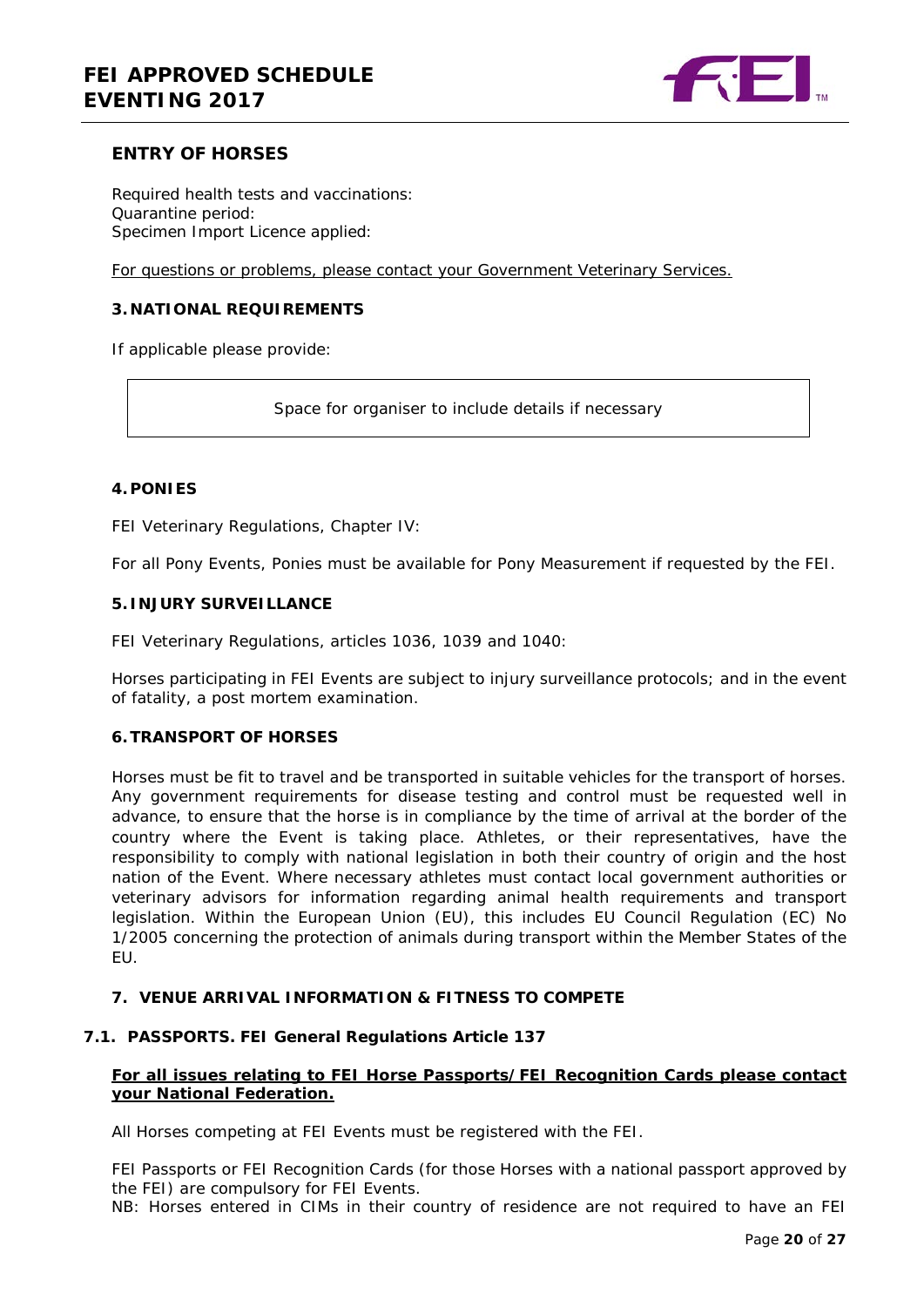

Passport or FEI Recognition Card but must be properly registered with the FEI and identifiable (GRs 137.2).

Athletes who do not present a Horse's Passport and/or Recognition Card, or one that is not correctly validated or fail to meet other passport requirements will be **subject to Sanctions in accordance with Annex II of the FEI Veterinary Regulations** and may not be allowed to compete.

**NB** for Horses permanently resident in a Member State of the European Union: all Horses must have a national EU passport in compliance with EU Regulations to which a FEI Recognition card is applied. The exception to this being Horses in possession of an FEI passport which has been continually revalidated without interruption.

#### <span id="page-20-0"></span>**7.2. VACCINATIONS - EQUINE INFLUENZA. FEI Veterinary Regulations Article 1028**

Horses competing at FEI Events must comply with the requirements for Equine Influenza vaccination in accordance with the Veterinary Regulations and as summarised below.

| <b>VACCINATION</b>    | <b>PROTOCOL</b>                                                                                                                                                  | <b>ELIGIBILITY TO ENTER</b><br><b>VENUE</b>                                                                                                                              |
|-----------------------|------------------------------------------------------------------------------------------------------------------------------------------------------------------|--------------------------------------------------------------------------------------------------------------------------------------------------------------------------|
| <b>Primary Course</b> | 1 <sup>st</sup> Vaccination: day 0<br>2 <sup>nd</sup> Vaccination: day 21-92                                                                                     | May compete 7 days after the<br>2 <sup>nd</sup> Vaccination                                                                                                              |
| <b>First Booster</b>  | Within 7 months of the 2 <sup>nd</sup><br>vaccination<br>the<br>Primary<br>of<br>Course                                                                          | May compete for 6 months $+21$<br>days after the 2 <sup>nd</sup> vaccination of<br>the Primary Course<br>Must not compete in the 7 days<br>after receiving a vaccination |
| <b>Boosters</b>       | <b>MINIMUM:</b> within one year of<br>previous booster vaccination<br>IF COMPETING: must be in<br>the 6 months $+21$ days of the<br>booster previous vaccination | Must have been<br>vaccinated<br>within 6 months $+21$ days<br>before arriving at the Event<br>Must not compete in the 7 days<br>after receiving a vaccination            |

All FEI registered Horses intending to compete at FEI Events (including CIMs) must be vaccinated against Equine Influenza in accordance with these VRs. The exception being if the applicable domestic legislation prevents the use of Equine Influenza vaccines within the relevant territory.

### <span id="page-20-1"></span>**7.3. EXAMINATION ON ARRIVAL. FEI Veterinary Regulations Article 1032**

On arrival at an Event venue, all Horses must undergo an examination by a veterinarian to confirm their identification from their passport and micro-chip ID (where present), their vaccination status and general health. To protect all horses attending events, any Horse with a questionable health status concerning vaccination, disease or other concerns, must be stabled within the isolation facilities provided by the Organising Committee pending a decision on entering the venue.

### <span id="page-20-2"></span>**7.4. HORSE INSPECTIONS. FEI Veterinary Regulations Article 1033, Table 2**

All Horses will be assessed for their fitness to compete during the Horse Inspection. Any Horse demonstrating questionable fitness may be referred to the Holding Box for further veterinary examination. Horses not deemed fit to compete by the Inspection Panel will not be permitted to compete.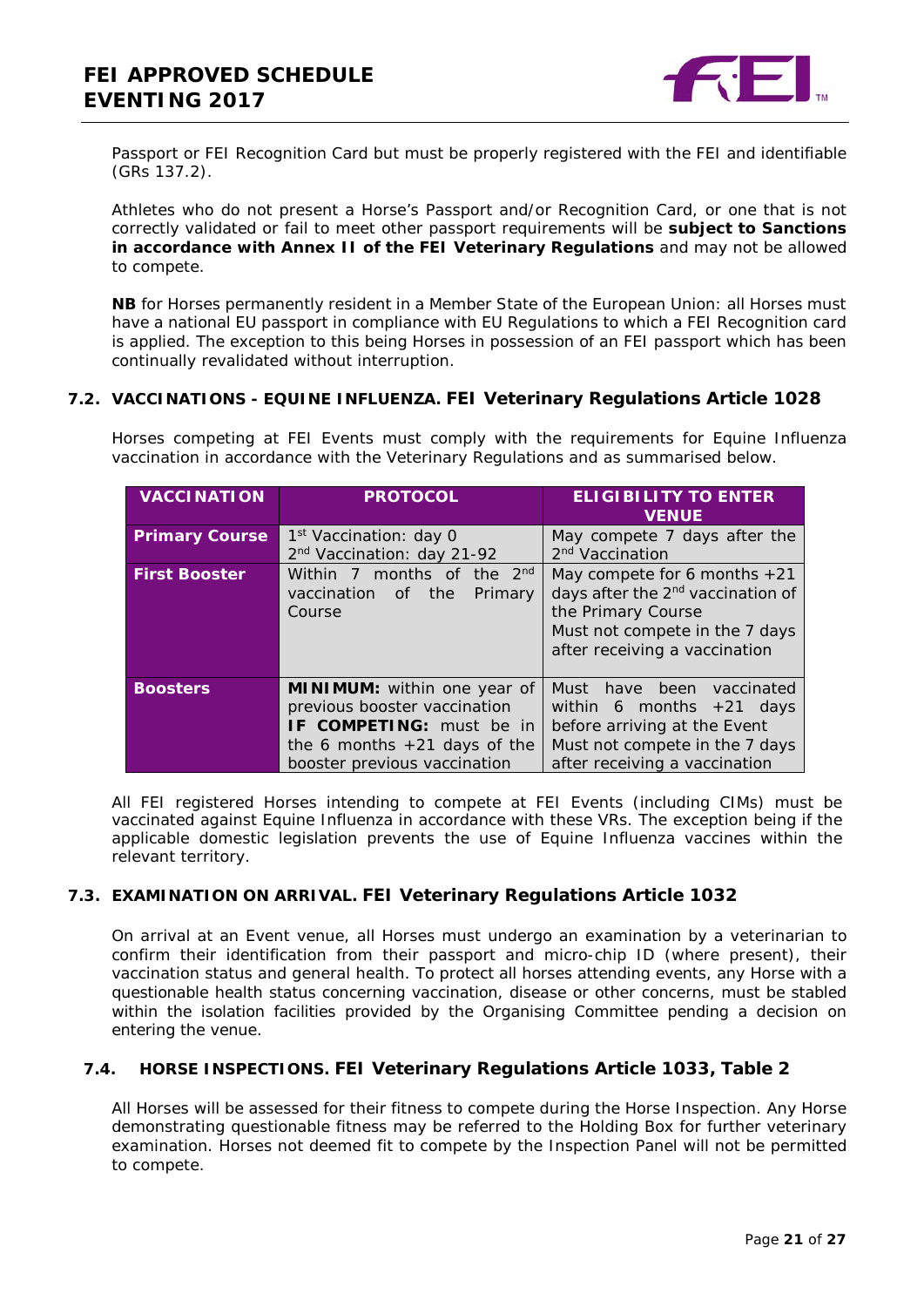

### <span id="page-21-0"></span>**7.5. LIMB SENSITIVITY EXAMINATION. FEI Veterinary Regulations Article 1034**

All Horses are subject to examination under the protocol for abnormal limb sensitivity throughout the period of an Event, including, but not limited to, between rounds and before the Jump Off. Horses may be examined once or on multiple occasions during the Period of an Event.

Horses may be selected for examination under the protocol randomly or they may be targeted. All Horses selected to be tested must submit promptly to the examination or are subject to immediate disqualification. There is no obligation to examine any specific number of Horses at an Event.

#### <span id="page-21-1"></span>**8.EQUINE ANTI-DOPING AND CONTROLLED MEDICATION PROGRAMME (EADCMP). FEI VETERINARY REGULATIONS, CHAPTER VI**

#### <span id="page-21-2"></span>**8.1. SAMPLING. FEI VETERINARY REGULATIONS ARTICLES 1057 AND 1058**

All horses competing at FEI Events may be subject to sampling for the presence of FEI Equine Prohibited Substances in accordance with the FEI Equine Anti-Doping and Controlled Medication Regulations (EADCMRs). Horses may be selected for sampling in accordance with obligatory testing, targeted or random sampling procedures. Refer to Chapter VII, paragraph 3 for details of fees relating to Equine and Human Anti-Doping program (EADCMP), which OCs/NFs have the right to charge to the athlete (applicable for all FEI events worldwide).

#### <span id="page-21-3"></span>**8.2. ELECTIVE TESTING. FEI VETERINARY REGULATIONS ARTICLES 1056**

Elective Testing may be carried out prior to an Event to check for the presence of prohibited substances. Please refer to<http://inside.fei.org/fei/your-role/veterinarians> for information and details.

### <span id="page-21-4"></span>**XIII. HUMAN ANTI-DOPING**

Athletes can be tested at any FEI Event, by the FEI or by other Anti-Doping Organisations with Testing jurisdiction. Organisers will have the responsibility to provide facilities and staff/volunteers to facilitate such Testing if requested by the FEI as outlined in article 22.3 of the FEIs' Anti-doping Rules for Human Athletes (ADRHA).

The ADRHA rules are published on the FEI's website at [http://inside.fei.org/content/anti-doping](http://inside.fei.org/content/anti-doping-rules)[rules.](http://inside.fei.org/content/anti-doping-rules)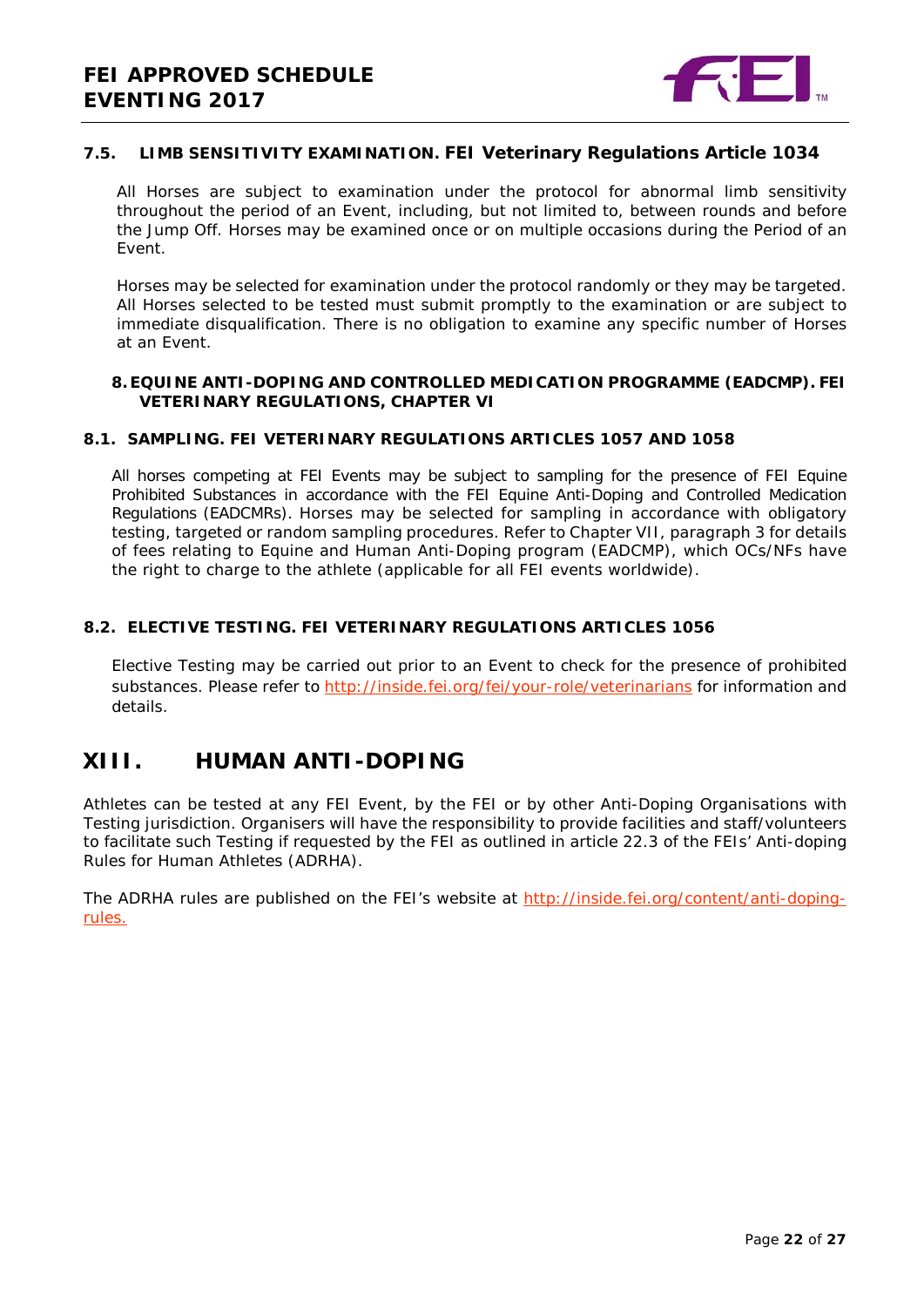

# <span id="page-22-0"></span>**XIV. ADDITIONAL INFORMATION**

#### <span id="page-22-1"></span>**1.MEDICAL INFORMATION FORM FOR ARMBANDS**

#### Declaration of medical condition

Athletes with medical conditions that may be relevant in the case of a medical emergency are responsible, at every Event when riding, for wearing a medical data carrier\* from a system provider able to communicate information at least in English. Alternatively (and at the minimum) a medical armband of good quality can be used. Athletes who chose to wear an armband should download and fill the form available for this purpose on the FEI's website [http://inside.fei.org/fei/your-role/officials/eventing/forms.](http://www.fei.org/fei/your-role/officials/eventing/forms)

*\* Medical data carrier (also called "medical identification tag"): small emblem or tag worn on a bracelet, neck chain, or on the clothing, intended to alert paramedics/physicians/ first responders that the wearer has an important medical condition.*

Conditions that are relevant include recent head injury, serious past injuries/surgery, chronic health problems such as diabetes, long-term medications and allergies. If in doubt, the athlete should discuss this with his own treating physician."

#### <span id="page-22-2"></span>**2. INSURANCES AND NATIONAL REQUIREMENTS**

Equestrian sports involve inherent dangerous risks. To the greatest extent permitted by law, the FEI and the FEI Event Organiser shall NOT be liable for any damages relating to loss of property or injury of any kind to Athletes, Owners, Support Personnel or Horses at or in connection with an FEI Event and the FEI expressly excludes all such liability.

#### <span id="page-22-3"></span>**2.1. ATHLETES, OWNERS AND SUPPORT PERSONNEL**

#### **2.1.1. Personal Accident and Health Insurance**

It is your responsibility as an Athlete/Owner/ Support Personnel to ensure that you have adequate personal accident insurance in place to cover your participation at FEI Events and in particular to insure against any personal injury or medical expenses arising from an accident, injury or illness which may occur at a FEI Event.

You should check with your National Federation to confirm if your National Federation's insurance policy (if any) covers personal accidents and/or illnesses, which may occur when you are attending at/participating in FEI Events.

If your National Federation does not have a personal accident/health insurance policy or if the National Federation's insurance policy does not cover personal accident or health claims, then you should obtain your own personal accident and health insurance policy to cover your attendance/participation at FEI Events.

#### **2.1.2. Personal Property Insurance**

You should also ensure that you are insured against property loss, theft or damage, which may occur at an FEI Event.

Again, the advice is to check with your National Federation to confirm if they have an insurance policy in place, which would cover you in case of such property loss, theft or damage. If not, then you should obtain your own personal property insurance to cover such situations.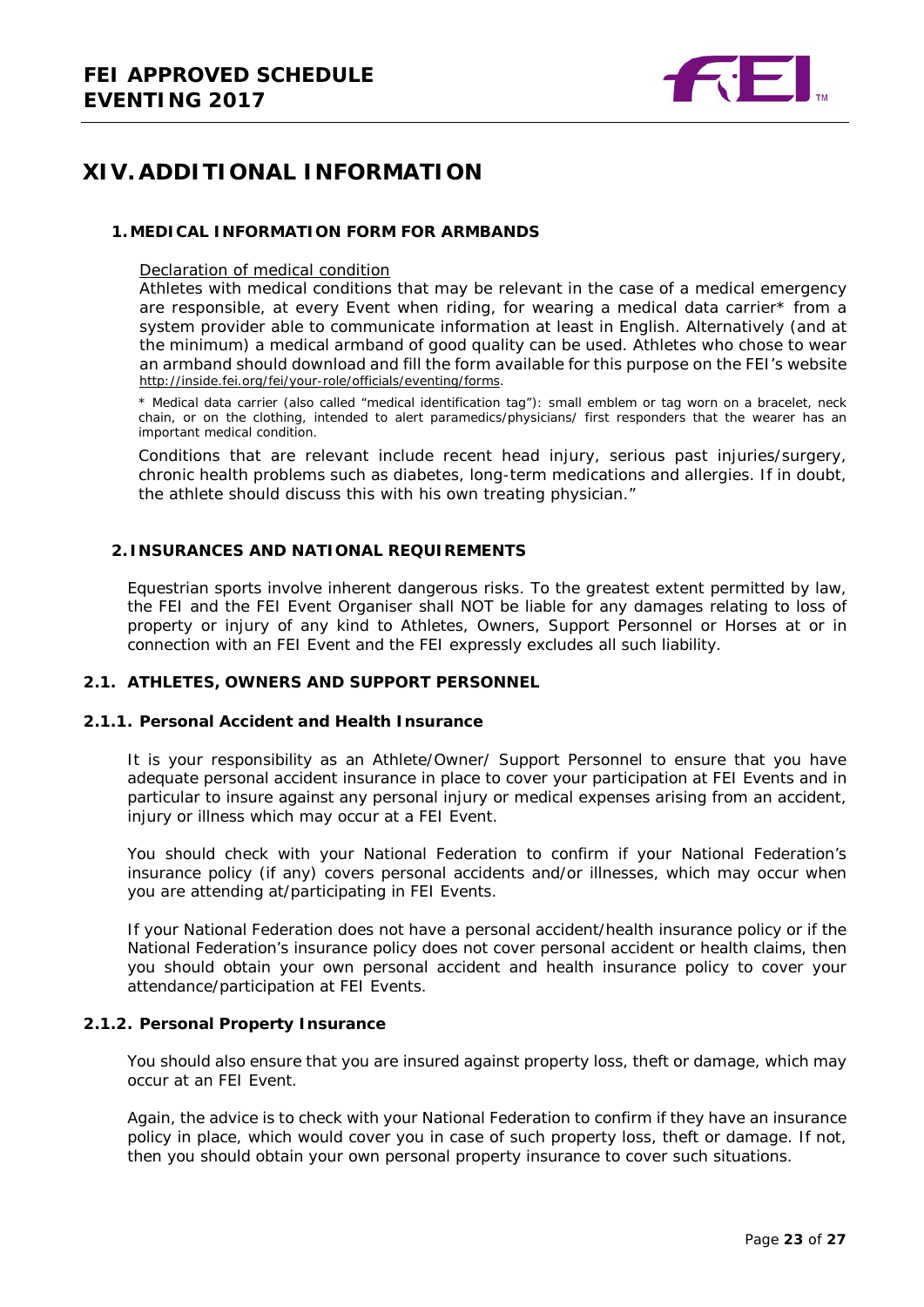

#### <span id="page-23-0"></span>**2.2. ATHLETES AND OWNERS**

#### **2.2.1. Third Party Liability Insurance**

As an Athlete/Owner you are personally responsible for damages to third parties caused by you, your employees, Support Personnel, your agents or your Horses. You are, therefore, strongly advised to take out third-party liability insurance providing full coverage in relation to FEI Events at home and abroad, and to keep the policy up to date.

The FEI and the Organiser will NOT be responsible for any damage caused to third parties by you, your employees, Support Personnel, your agents or your Horses.

#### **2.2.2. Additional Liability Information**

Space for OC's to include reference to National Laws when necessary

#### **2.2.3. Horse Insurance**

As an Owner you should ensure that your Horses are adequately insured against any injuries or illnesses they may sustain while participating at a FEI Event.

Space for OC's to include reference to National Laws when necessary

#### <span id="page-23-1"></span>**3.PROTESTS/APPEALS**

To be valid, all Protests and Appeals must be made in writing and accompanied by a deposit of CHF 150.- or equivalent.

Protest and appeal forms are available on the FEI website: Protests:<http://inside.fei.org/sites/default/files/FEI%20Protest%20Form.pdf> Appeals:<http://inside.fei.org/sites/default/files/FEI%20Appeal%20Form.pdf>

#### <span id="page-23-2"></span>**4. DISPUTES**

In the event of any discussion concerning the interpretation of the schedule (in translated languages), the English version will be decisive.

#### <span id="page-23-3"></span>**5.MODIFICATION TO SCHEDULE**

In exceptional circumstances, together with the approval of Chefs d'Equipe, host NF delegate, if any, and the Ground Jury, the Organiser may change the schedule in order to clarify any matter arising from an omission or due to unforeseen circumstances. Any such changes must be notified to all athletes and officials as soon as possible and they must be reported to the FEI Secretary General by the Technical Delegate.

#### <span id="page-23-4"></span>**6.ADDITIONAL INFORMATION FROM THE ORGANISER**

Square for organiser to include details if necessary, such as: National Rules, Dogs or Vehicles.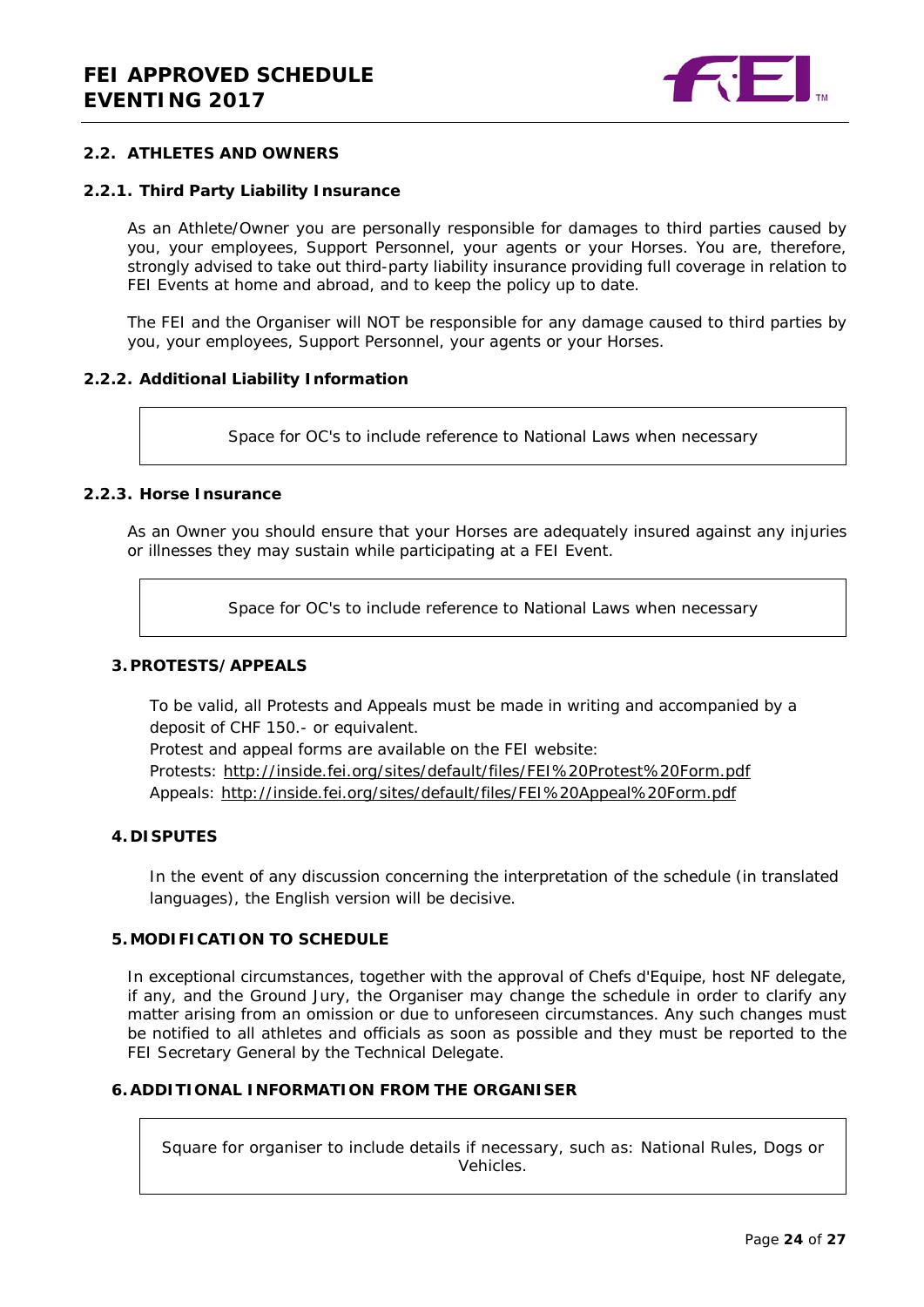

#### <span id="page-24-0"></span>**7.MINIMUM AGE LIMITATION**

| <b>LEVEL</b> | <b>ATHLETES</b> | <b>HORSES</b> |
|--------------|-----------------|---------------|
| <b>1*</b>    | 1 /             |               |
| ク*           | 16              |               |
| $2*$         | 18              |               |
| $4* + CH3*$  |                 |               |

#### <span id="page-24-1"></span>**8.PRIZEMONEY DISTRIBUTION**

#### **IMPORTANT**

### **The total amount of prize money shown for each Competition in the schedule must be distributed. (FEI General Regulations articles 127 and 128)**

The value of the  $1<sup>st</sup>$  prize must not exceed  $1/3$  of the total prize money distributed for the competition. The minimum number of prizes offered for each competition must be allocated on the basis of one prize for every commenced four Athletes, with a minimum of five prizes.

#### **DEDUCTIONS FROM PRIZE MONEY AT COMPETITIONS:**

**Full details of any deductions from prize money must be outlined in the schedule. This includes government taxes. If it is necessary for Organisers to deduct such taxes, they must provide participants with an official form indicating the amount of tax deducted.** 

#### **The tax form must be provided to the athletes upon arrival and returned to the Organiser prior to departing.**

Space for organiser to include details if necessary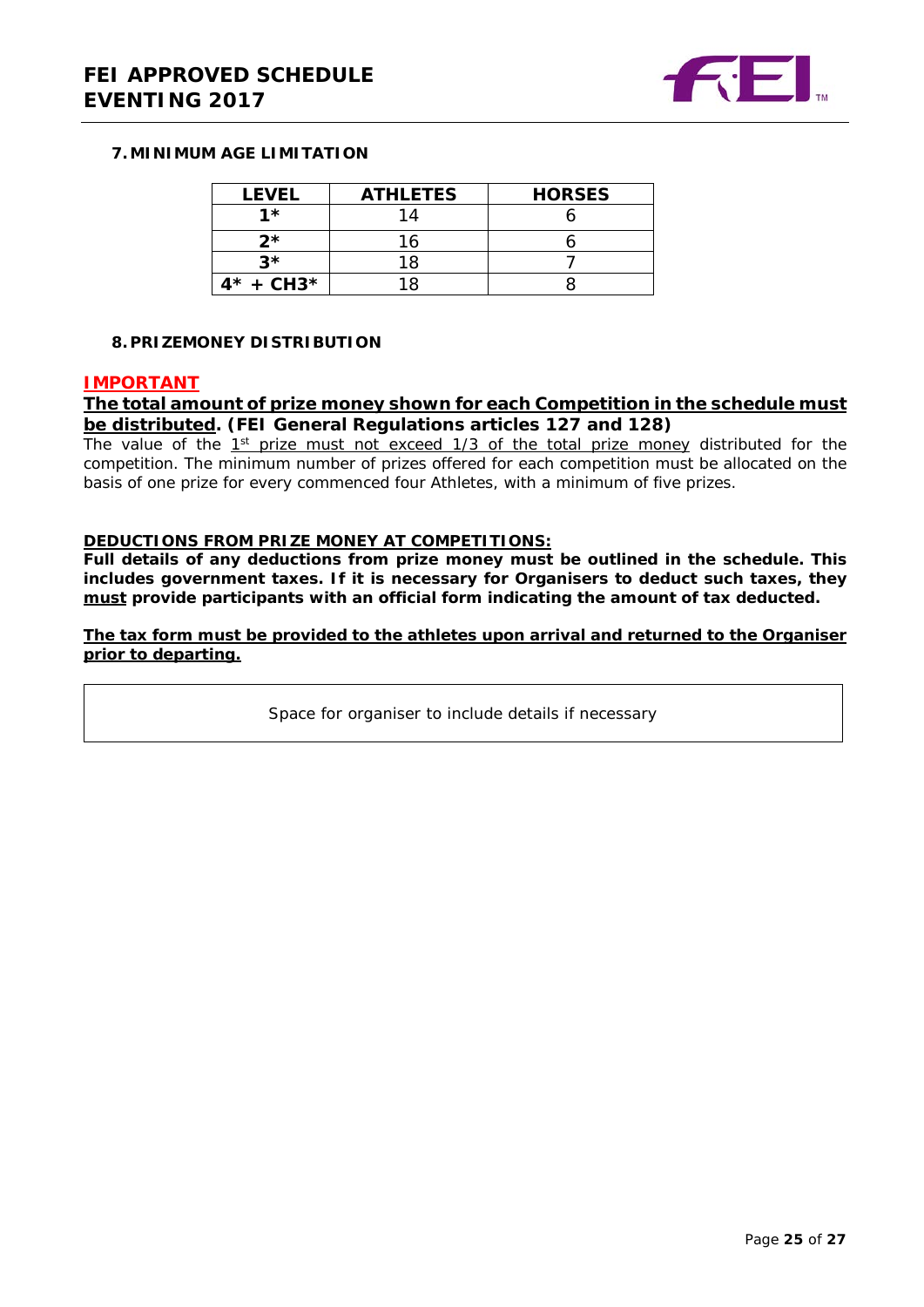

## <span id="page-25-0"></span>**XV. ANNEXES**

### **1. FEI ENTRY SYSTEM**

Please fill the form below in order to provide you and the other members of your committee or your IT Providers access to the FEI Entry System.

| FEI $ID^1$ :          | 10046426                       |                      |
|-----------------------|--------------------------------|----------------------|
| Name*:                | <b>PULSINGER</b>               |                      |
| First Name*:          | Roland                         |                      |
| E-Mail*:              | roland.pulsinger@icloud.com    |                      |
| Access Rights*:       | $\boxtimes$ Admin <sup>2</sup> | Consult $3$          |
| Events $4$ :          | All                            |                      |
| FEI $1D^1$ :          |                                |                      |
| Name*:                | <b>PAKOSTA</b>                 |                      |
| First Name*:          | Thomas                         |                      |
| E-Mail*:              | thomas.pakosta@gmx.at          |                      |
| Access Rights*:       | $\boxtimes$ Admin <sup>2</sup> | Consult <sup>3</sup> |
| Events <sup>4</sup> : | All                            |                      |
| FEI $ID^1$ :          |                                |                      |
| Name*:                |                                |                      |
| First Name*:          |                                |                      |
| E-Mail*:              |                                |                      |
| Access Rights*:       | Admin <sup>2</sup>             | Consult <sup>3</sup> |
| Events <sup>4</sup> : |                                |                      |

<sup>1</sup> If already have an FEI user account.

<sup>2</sup> Provides you the required access to manage entries and substitutions and download entries/lists.

<sup>3</sup> You are just able to consult and download the entries/lists.

<sup>4</sup> Leave the field blank if the user deals with the entries of all events in the show.

**\* Mandatory Fields**